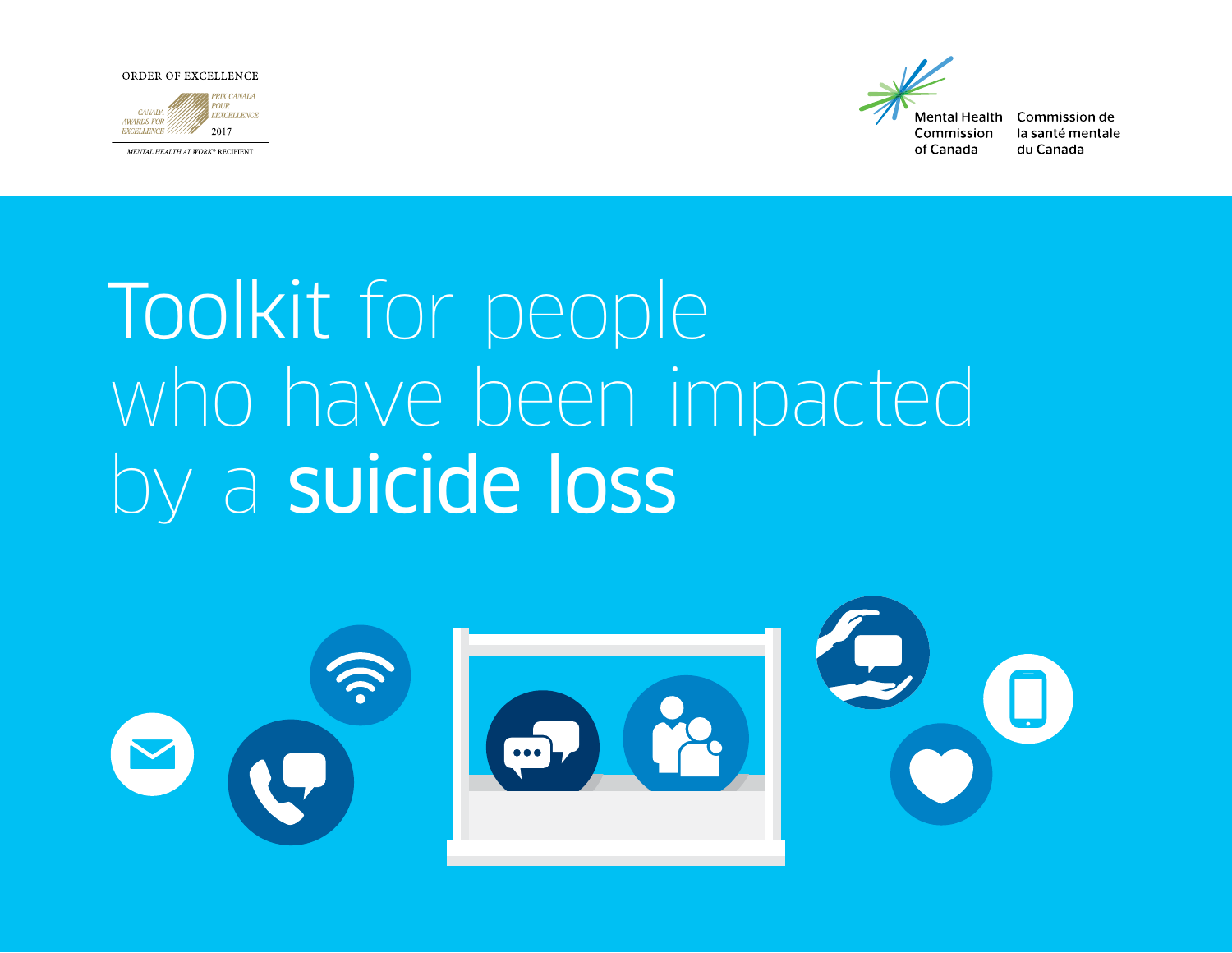### Acknowledgments

The development of this document was made possible through the input, feedback and guidance of the Canadian Association for Suicide Prevention, the Centre for Suicide Prevention, the Public Health Agency of Canada and people with lived experience related to suicide.

#### THIS DOCUMENT WAS INFORMED/DEVELOPED BY:

#### Advisory Committee members:

- 1. Ally Campbell
- 2. Amanee Elchehimi
- 3. Andrea Rowe
- 4. Austin Mardon
- 5. Chris Summerville
- 6. John Dick
- 7. Katherine Tapley
- 8. Melynda Ehaloak

#### Working Group members:

- 1. Rebecca Sanford
- 2. Robert Olson
- 3. Jodie Golden
- 4. Yvonne Bergmans

Generously volunteering their time to add value, experience and rigor to the Toolkit, The Mental Health Commission of Canada is grateful for their contributions in the development of this project.

*Toolkit for people who have been impacted by a suicide loss* Mental Health Commission of Canada, 2018

The views in this document do not necessarily reflect the views of the MHCC.

#### *Ce document est disponible en français*

This document is available at <http://www.mentalhealthcommission.ca> Production of this document is made possible through a financial contribution from Health Canada.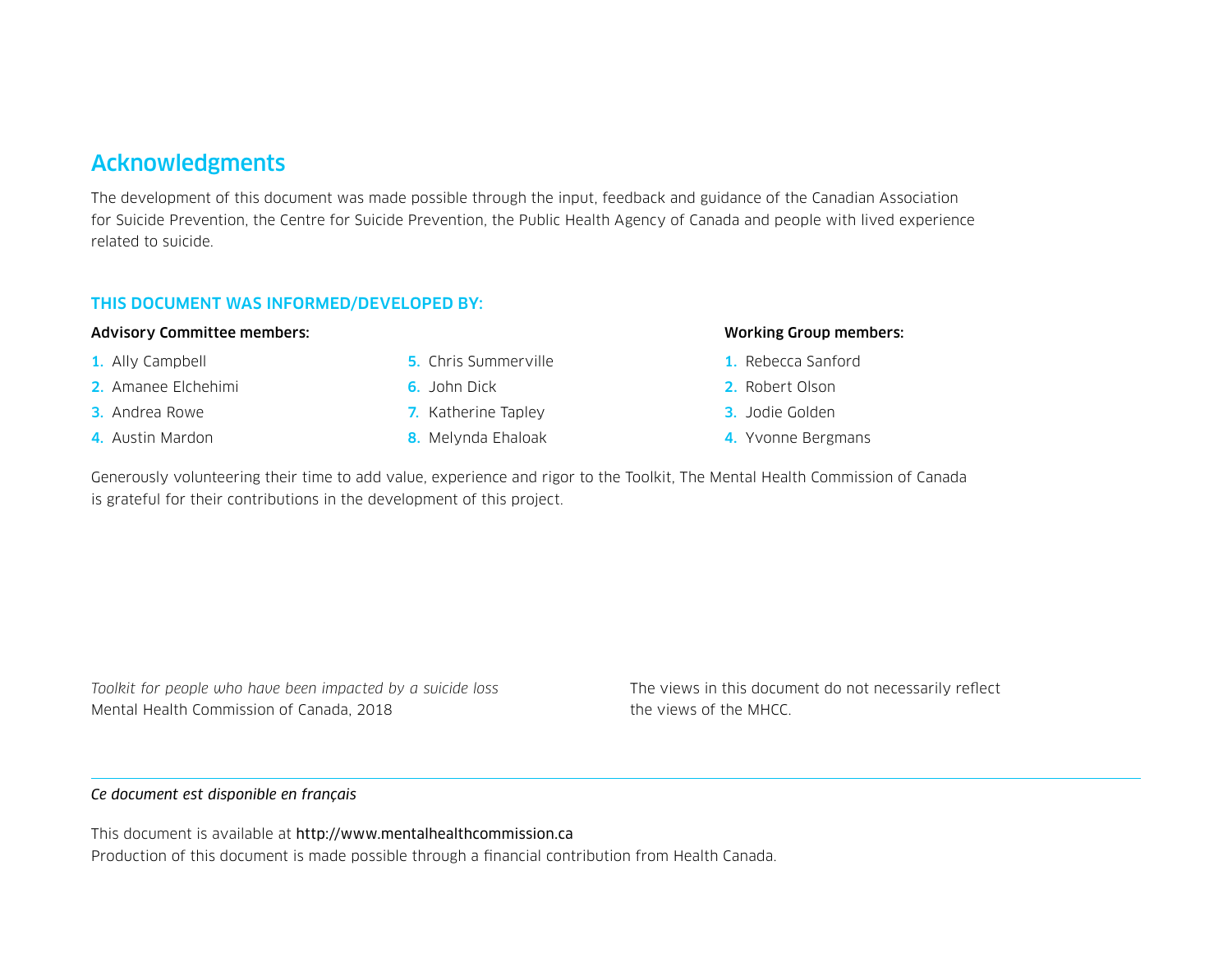# <span id="page-2-0"></span>Contents

### [Introduction](#page-3-0)

|                                                                                                       | 4 |
|-------------------------------------------------------------------------------------------------------|---|
|                                                                                                       | 5 |
|                                                                                                       |   |
|                                                                                                       |   |
|                                                                                                       |   |
| Counselling.                                                                                          |   |
|                                                                                                       |   |
| Crisis lines                                                                                          |   |
|                                                                                                       |   |
| References.                                                                                           |   |
| How to support someone who has lost someone to suicide  11<br>How to talk about suicide in an honest. |   |
| References                                                                                            |   |

|                                                                                                                                                                                                                                | 13 |
|--------------------------------------------------------------------------------------------------------------------------------------------------------------------------------------------------------------------------------|----|
| Advocacy and finding hope through stories of suicide loss  13                                                                                                                                                                  |    |
|                                                                                                                                                                                                                                | 15 |
|                                                                                                                                                                                                                                |    |
|                                                                                                                                                                                                                                |    |
|                                                                                                                                                                                                                                | 16 |
|                                                                                                                                                                                                                                |    |
|                                                                                                                                                                                                                                |    |
|                                                                                                                                                                                                                                |    |
|                                                                                                                                                                                                                                |    |
|                                                                                                                                                                                                                                |    |
|                                                                                                                                                                                                                                |    |
|                                                                                                                                                                                                                                |    |
|                                                                                                                                                                                                                                |    |
|                                                                                                                                                                                                                                |    |
|                                                                                                                                                                                                                                |    |
|                                                                                                                                                                                                                                |    |
|                                                                                                                                                                                                                                |    |
| Additional resources [11] Additional Property of Additional Property of Additional Property of Additional Property of Additional Property of Additional Property of Additional Property of Additional Property of Additional P | 22 |
|                                                                                                                                                                                                                                |    |
|                                                                                                                                                                                                                                |    |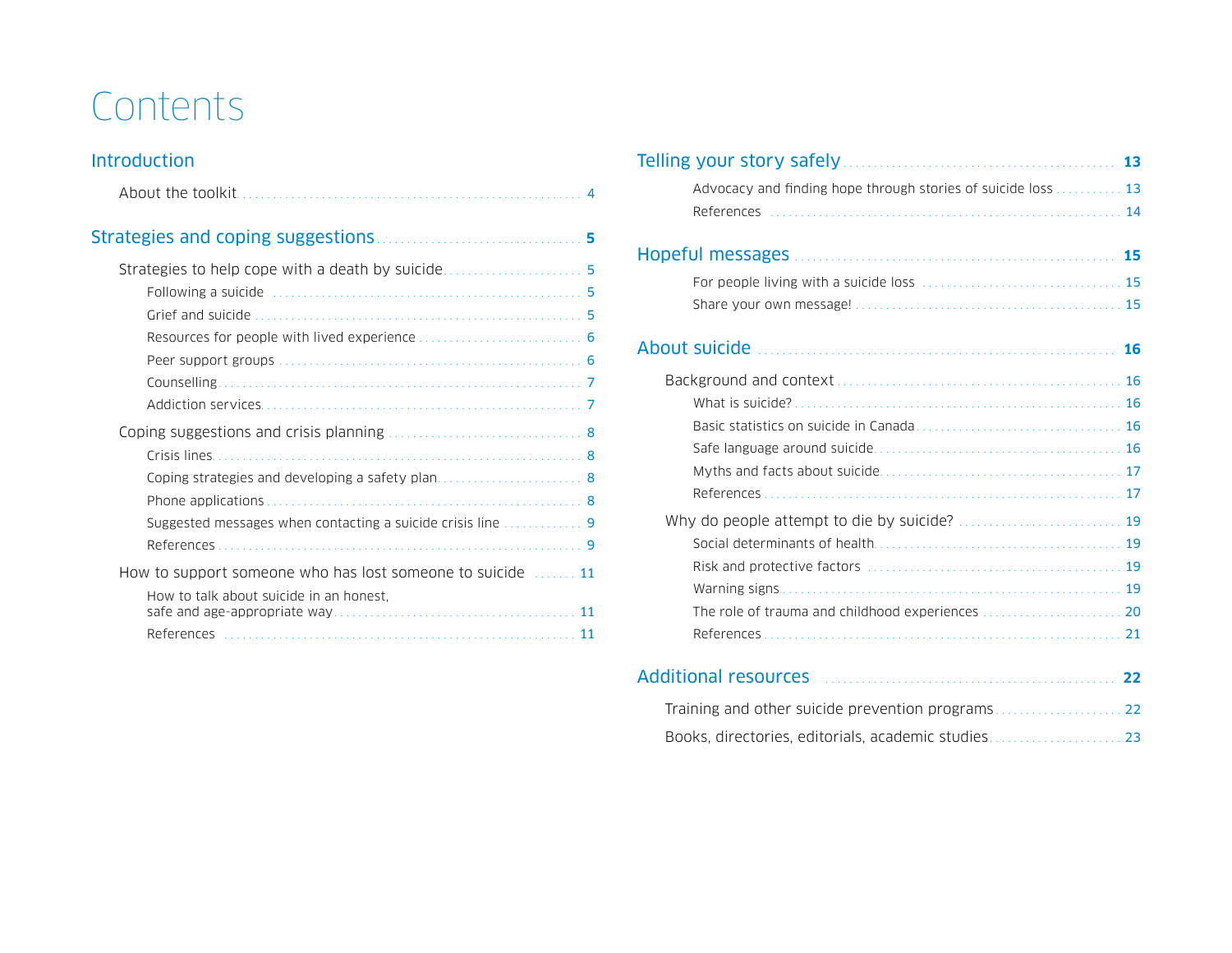# <span id="page-3-0"></span>Introduction

<span id="page-3-1"></span>About the toolkit designed for people with lived experience related to a suicide loss.

# What it is

The Mental Health Commission of Canada, in collaboration with the Canadian Association for Suicide Prevention, the Centre for Suicide Prevention, the Public Health Agency of Canada, along with an Advisory Committee comprised of people with lived experience related to suicide, have developed toolkits to support people who have been impacted by suicide. One toolkit is tailored for people who have attempted suicide, and the other is focused on resources for people who have lost someone to suicide.

In the summer of 2017, we conducted an online survey to elicit feedback from people who have been affected by suicide. With over 1,000 responses, the feedback received helped us gain a better understanding of what topics, content areas, resources, and information were important to include in the toolkits.

# The content

There is no right or wrong way to seek help. This toolkit is not designed to be an exhaustive list of the very wide variety of resources available across Canada for support. This toolkit is a summary of the tools that have resonated most with the hundreds of people who completed our online survey and resources from a literature review completed by the Centre for Suicide Prevention.

If you are not finding the tools and resources that resonate most with you, you may consider talking with someone. You may wish to connect with a trained volunteer by contacting your [local distress centre](https://www.crisisservicescanada.ca/en/) or [Kids Help Phone](https://kidshelpphone.ca).

### Language

Many respondents indicated a preference for "people-first" language as opposed to "survivorship language". For this reason, we sought to avoid this language within the toolkit. That said, survivorship language resonates with many and therefore, we included links to resources that use this language.

Please note that the toolkits are not intended to replace a conversation. If you or someone you know is experiencing distressing thoughts or thoughts of suicide, please contact your [local distress centre](https://www.crisisservicescanada.ca/en/) or [Kids Help Phone](https://kidshelpphone.ca).

#### **[Back to Table of Contents](#page-2-0)**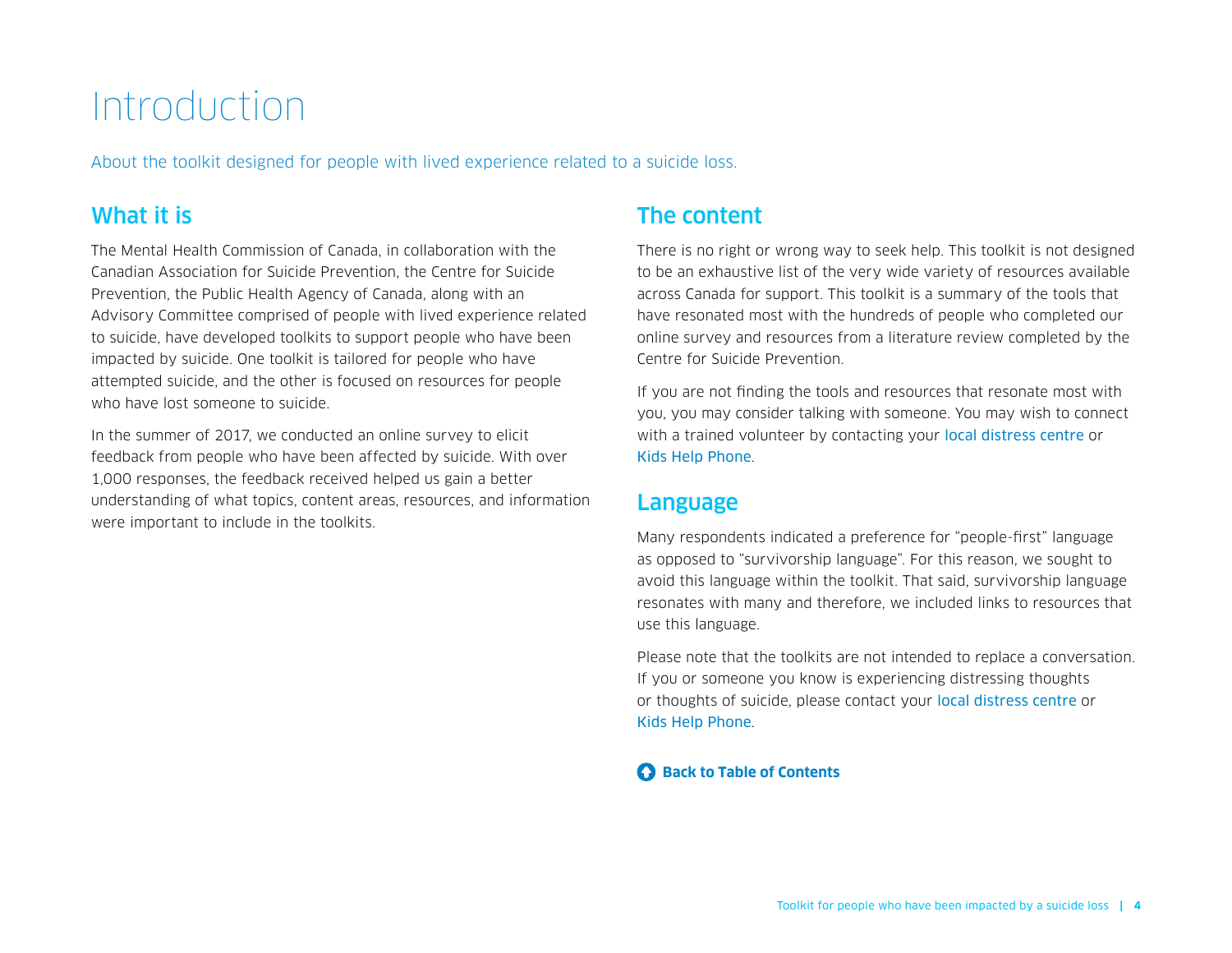# <span id="page-4-0"></span>Strategies and coping suggestions

There is no single way or "right" way to cope with a death by suicide. Everyone's relationship with the person who has died is different. This means the loss will affect people differently. The following strategies are suggestions that have resonated with the people who responded to our online survey and additional resources from a literature review. It is not intended to be an exhaustive list.

If you are not finding the tools and resources that resonate most with you, you could try talking about your options with a trained volunteer by contacting your [local distress centre](https://www.crisisservicescanada.ca/en/).

# <span id="page-4-1"></span>Strategies to help cope with a death by suicide

#### <span id="page-4-2"></span>FOLLOWING A SUICIDE

- [After a Suicide: A Practical and Personal Guide for Survivors](http://klinic.mb.ca/wp-content/uploads/2015/07/After-a-Suicide-A-Practical-and-Personal-Guide-for-Survivors.pdf) by the Canadian Association for Suicide Prevention, is a guide to both the practical and the personal matters that you may need to attend to following a death by suicide.
- [What to do after a suicide webinar](https://www.suicideinfo.ca/resource/what-to-do-after-a-suicide/) by the Centre for Suicide Prevention walks teachers through what to do after a student in the school has died by suicide.
- [After a suicide: A toolkit for schools](http://www.sprc.org/sites/default/files/migrate/library/AfteraSuicideToolkitforSchools.pdf) acknowledges that a school community can be deeply affected by a student suicide.
- [A Manager's Guide to Suicide Postvention in the Workplace:](https://www.sprc.org/resources-programs/managers-guide-suicide-postvention-workplace-10-action-steps-dealing-aftermath)  [10 Action Steps for Dealing with the Aftermath of Suicide](https://www.sprc.org/resources-programs/managers-guide-suicide-postvention-workplace-10-action-steps-dealing-aftermath) by Carson J. Spencer Foundation examines when a suicide occurs in a workplace and the proper way to respond.
- [Helping Survivors of Suicide: What Can You Do?](https://suicidology.org/resources/suicide-loss-survivors/helping-sosl/) by the American Association of Suicidology.
- [Writing an obituary](http://wrspc.ca/wp-content/uploads/2014/09/Suicide-Obituary-Brochure-8.5-x-14-Dec-7.pdf) by the Ontario Funeral Service Association and the Waterloo Region Suicide Prevention Council, is a helpful tool for someone bereaved by suicide.
- Chapter 4, "Practical matters" from [Hope and healing after suicide,](https://www.camh.ca/-/media/files/guides-and-publications/hope-and-healing-en.pdf)  [A practical guide for people who have lost someone to suicide in](https://www.camh.ca/-/media/files/guides-and-publications/hope-and-healing-en.pdf)  [Ontario](https://www.camh.ca/-/media/files/guides-and-publications/hope-and-healing-en.pdf) by the Centre for Addiction and Mental Health.

#### <span id="page-4-3"></span>GRIEF AND SUICIDE

Many will suggest that bereavement after a suicide is unlike any other kind of bereavement. As the National Alliance for Suicide Prevention states" suicide bereavement is unique because suicide itself is a singular manner of death" (2015, p. 13). The standard grieving process is further complicated by the inexplicable nature of suicide itself. Add notions of guilt and the pressures of stigma and we can see potential risk for suicide for anyone experiencing complicated grief due to suicide.

- Reactions to a suicide loss will be different for every person. Some of these reactions may include:
	- Shock and numbness
	- Deep sadness
	- Anger and blame
	- Guilt
	- Shame
	- Relief
	- Denial
	- Why questions
	- Fear
	- Depression
	- Leaning on spiritual or religious beliefs
	- Thinking about suicide
	- Reaching out

Find out more about each one of these "N[ormal Reactions to Suicide](https://suicideprevention.ca/support-for-people-living-with-loss/)  [Loss](https://suicideprevention.ca/support-for-people-living-with-loss/)" by the Canadian Association for Suicide Prevention.

• [What is grief](https://cmha.ca/documents/grieving) by the Canadian Mental Health Association.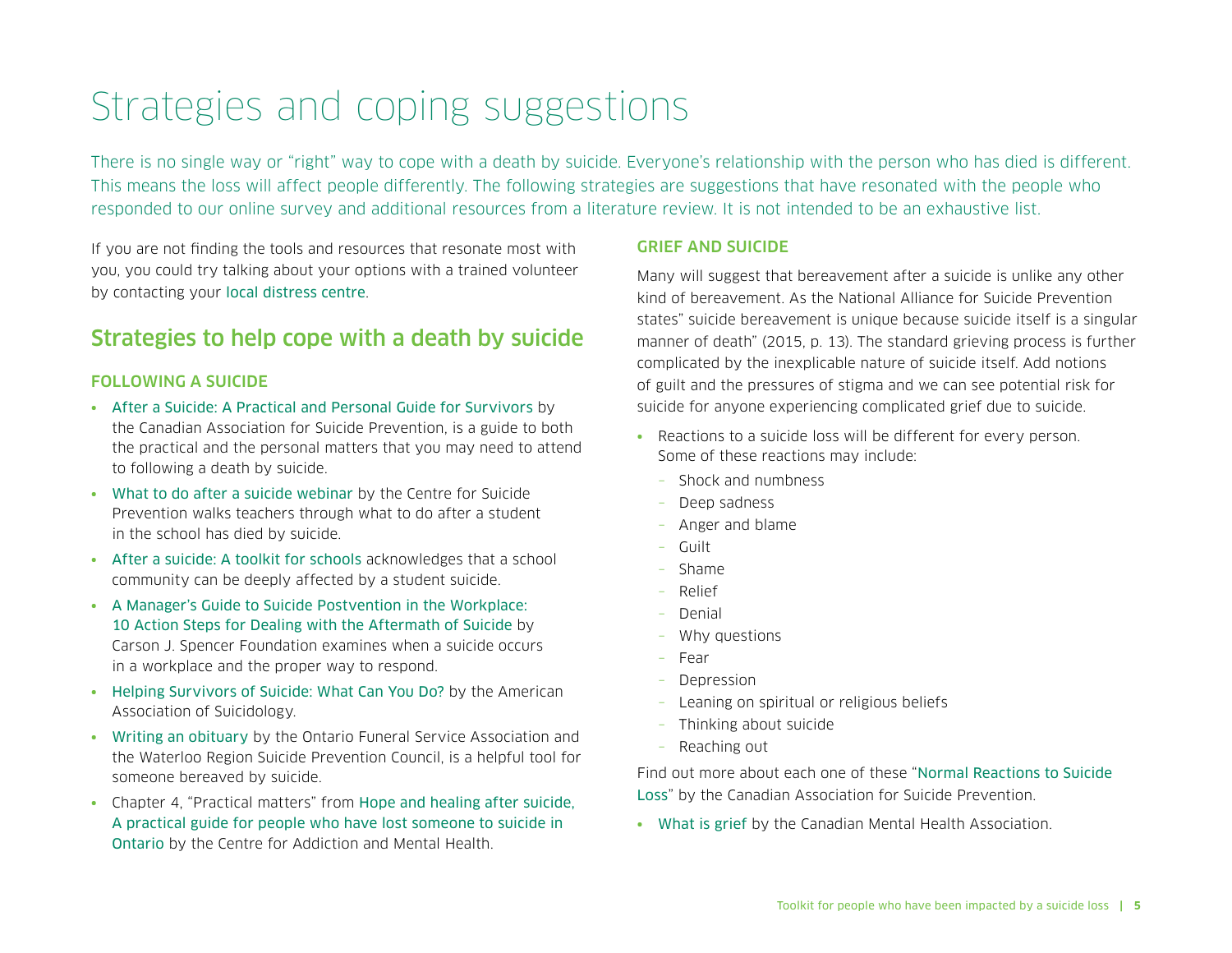- [The Grief Recovery Handbook](https://www.griefrecoverymethod.com/books/grief-recovery-handbook) by John W. James and Russell Friedman.
- [Suicide Bereavement](https://www.lifeline.org.au/get-help/topics/suicide-bereavement) website by the Australia Lifeline offers tips and advice to people bereaved by suicide.
- [Suicide Grief in Children and Adolescents](https://suicideprevention.ca/resources/resource-centre/) by the Canadian Association for Suicide Prevention.
- A Question and Answer interview by Therese Borchard on [Grief After Suicide](https://psychcentral.com/lib/grief-after-suicide-an-interview-with-dr-jack-jordan/) by Jack Jordan.
- [Hope and healing after suicide: A practical guide for people who](https://www.camh.ca/-/media/files/guides-and-publications/hope-and-healing-en.pdf)  [have lost someone to suicide in Ontario](https://www.camh.ca/-/media/files/guides-and-publications/hope-and-healing-en.pdf) by the Centre for Addiction and Mental Health is a practical guide for people who have lost someone to suicide. It offers coping strategies, as well as dealing with some of the practical issues such as preparing for funeral services.
- [The Dougy Center, The National Center for Grieving Children](https://www.dougy.org/grief-resources/)  [and Families](https://www.dougy.org/grief-resources/)' online grief support resources.

#### <span id="page-5-0"></span>RESOURCES FOR PEOPLE WITH LIVED EXPERIENCE

These websites and blogs feature the voices of people who have lived experience of having lost someone to suicide.

- [Blogs by survivors](http://www.oursideofsuicide.com/) by Our Side of Suicide.
- [Eight Ways to Cope After a Suicide Loss](https://www.taps.org/articles/2017/waystocopeaftersuicideloss) by the Tragedy Assistance Program for Survivors.
- [Videos](https://cmhawwselfhelp.ca/programs-services/) of people telling their stories of lived experience related to mental health, by the Canadian Mental Health Association.
- [Left behind after suicide \(2009\)](https://www.health.harvard.edu/newsletter_article/Left-behind-after-suicide) by Harvard Health Publishing.
- [20 Messages for Suicide Loss Survivors During the Holidays](https://themighty.com/2016/12/surviving-the-holidays-after-suicide-loss/) by Sarah Schuster from The Mighty.
- [Bereaved Families of Ontario](http://www.bereavedfamilies.net/) provides support for families and individuals who have lost a significant person to death.
- [A Letter to Parents Surviving a Child's Suicide \(2015\)](https://thefriendshipbench.org/a-letter-to-parents-surviving-a-childs-suicide/) by Sam Fiorella from the Friendship Bench.

#### <span id="page-5-1"></span>PEER SUPPORT GROUPS

Peer support can be an invaluable source of strength for people who have lost someone to suicide. Peer support can include face-to-face support groups, such as visits from an outreach team, loss survivor conferences and telephone and online connections among people bereaved by suicide (National Alliance for Suicide Prevention, 2015).

- [What is peer support?](http://peersupportcanada.ca)
- The role of peer support in suicide prevention: [Advancing peer](https://www.sprc.org/news/advancing-peer-support-suicide-prevention)  [support in suicide prevention](https://www.sprc.org/news/advancing-peer-support-suicide-prevention).
- [Find a Survivor Support Centre](http://suicide.org/support-groups/canada-temp/all.html) in Canada by the Canadian Association for Suicide Prevention.
- [Find a Support Group](https://afsp.org/find-support/ive-lost-someone/find-a-support-group/) by the American Foundation for Suicide Prevention offers a directory of both Canadian and American support groups for people who have lost someone to suicide.
- [Preventing Suicide: How to start a survivor's group \(2008\)](http://www.who.int/mental_health/prevention/suicide/resource_survivors.pdf) describes in detail the importance of support groups and provides practical advice on how to set up such groups.
- [Towards good practice: Standards and guidelines for suicide](https://www.lifeline.org.au/media/uj5n4tl5/standards-and-guidelines-for-suicide-bereavement-support-groups-2009.pdf)  [bereavement support groups](https://www.lifeline.org.au/media/uj5n4tl5/standards-and-guidelines-for-suicide-bereavement-support-groups-2009.pdf) by Lifeline in Australia provides additional information on starting your own support group.
- Chat, text or call the [Warm Line](http://www.warmline.ca/) to talk to a peer support worker. A warm line is not a crisis line, but rather a confidential and anonymous service for adults (18+) living in Ontario.
- [Alliance of Hope for suicide loss survivors](http://www.allianceofhope.org/alliance-of-hope-for-suic/support-groups.html), A place of healing and remembrance is an online support forum for people who have lost someone to suicide.
- [Self-help Resource Centre](https://cmhawwselfhelp.ca/programs-services/) is a listing of peer support programs, referrals and trainings.
- Find a Self-Help Group Across Canada [here](http://www.selfhelp.on.ca/self-help-across-canada/).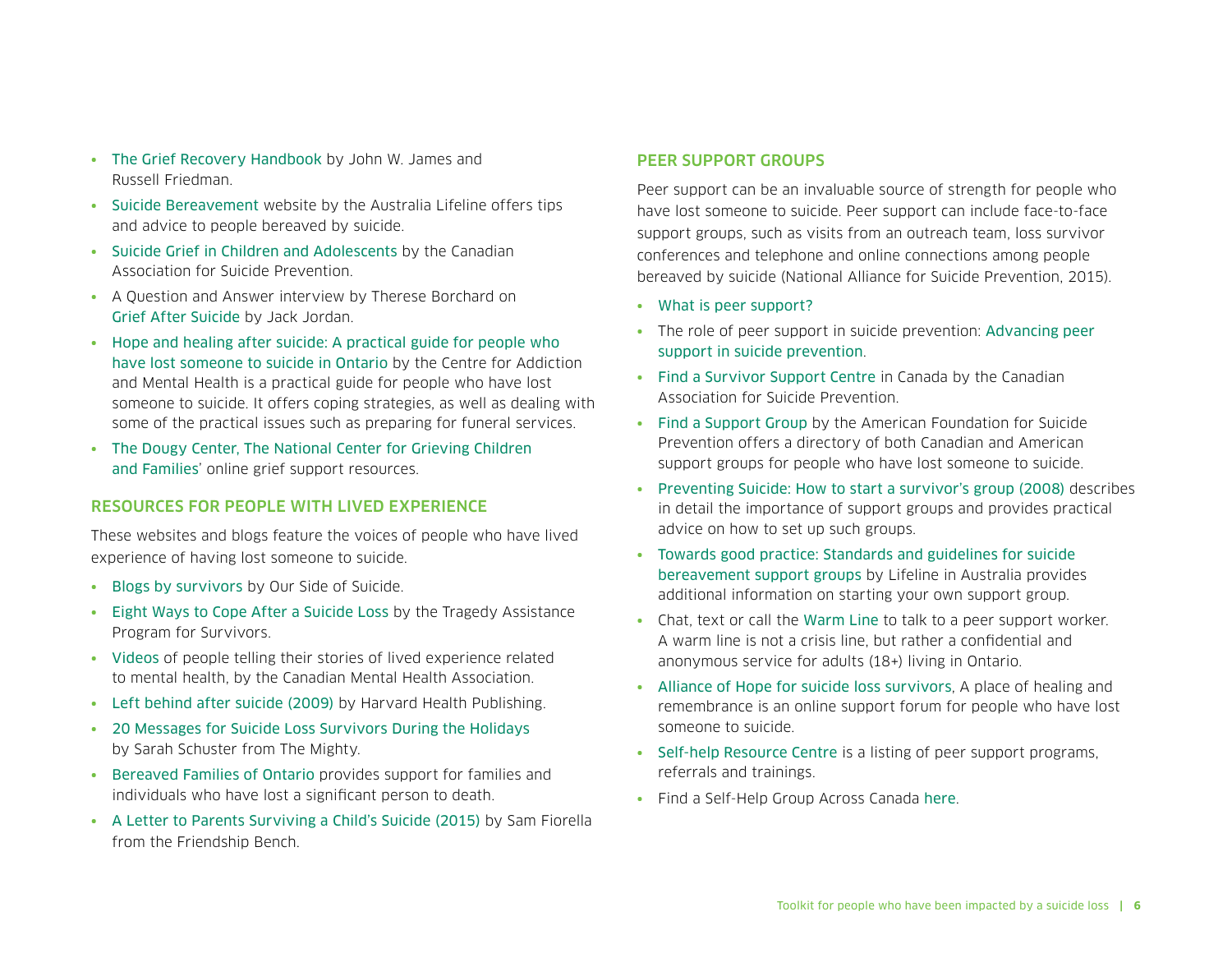- [Man-Up Against Suicide Project](http://www.manupagainstsuicide.ca/) is a collection of narratives, photographs, videos and exhibits with the goal of ending the stigma that surrounds reaching out for help.
- [Friends and Families of Suicide Grief Support Group](https://www.facebook.com/groups/98668838382/) is an online Facebook support group.

#### <span id="page-6-0"></span>**COUNSELLING**

Finding the right counsellor may take time. It may also take time to find the appropriate therapy and therapist that best suits you. As a starting point, you may want to start a conversation with your family physician. Your doctor may be able to discuss with you whether medication is required in the short term and may also be helpful in recommending a good counsellor for you.

- Finding the right psychologist for you can be difficult. [Finding the](https://www.cpa.ca/public/findingapsychologist/)  [Psychologist For You](https://www.cpa.ca/public/findingapsychologist/), by the Canadian Psychological Association, maintains a list of all the provincial and territorial associations of psychology.
- You may find a good counsellor or therapist using the [Good Therapy:](https://www.goodtherapy.org/therapists/canada)  [Canada Counseling Directory](https://www.goodtherapy.org/therapists/canada) by [GoodTherapy.org](https://www.goodtherapy.org/).

In the same way that not all therapists will be a good fit for everyone, the same goes for the type of therapy that will suit you best. Here are just a few options:

• Cognitive Behavioural Therapy (CBT) can help people examine how they interpret events around them and can provide practical, short-term psychotherapy. Find out more about what is [Cognitive](https://www.camh.ca/en/health-info/mental-illness-and-addiction-index/cognitive-behavioural-therapy) 

[Behavioural Therapy \(CBT\)](https://www.camh.ca/en/health-info/mental-illness-and-addiction-index/cognitive-behavioural-therapy) by the Centre for Addiction and Mental Health.

- Interpersonal Therapy examines feelings in the context of relationships that may be contributing to the person's mood. Find out about [Interpersonal Therapy](https://psychcentral.com/lib/about-interpersonal-therapy/) at PsychCentral.
- Dialectic Behavioural Therapy is described by John Grohal as a type of psychotherapy or talk therapy that utilizes a cognitive behavioural approach. Find out more [here](https://psychcentral.com/lib/an-overview-of-dialectical-behavior-therapy/).
- Psychoeducation involves formal education groups, usually run by mental health professionals, which are used to inform patients about their mental health. It is a strength-based, reciprocal relationship between patient and therapist. Find out more in [Psychoeducation](http://www.oxfordbibliographies.com/view/document/obo-9780195389678/obo-9780195389678-0224.xml) by Ellen Luken (2015).

#### <span id="page-6-1"></span>ADDICTION SERVICES

- [Narcotics Anonymous](https://www.na.org/).
- [Adult Children of Alcoholics](https://adultchildren.org/).
- [12-step program](https://www.addictioncenter.com/treatment/12-step-programs/) of Alcoholics Anonymous.
- [Addiction Services](http://www.canadadrugrehab.ca/gambling-sex-eating-disorder-treatment/gambling-addiction-treatment/) Directory helps you search for a variety of support and treatment programs in Canada including gambling, sex and eating disorders.
- [Changing the language of addiction](http://www.ccsa.ca/Resource%20Library/CCSA-Language-of-Addiction-Words-Matter-Fact-Sheet-2017-en.pdf), by the Canadian Centre on Substance Use and Addiction.

#### **[Back to Table of Contents](#page-2-0)**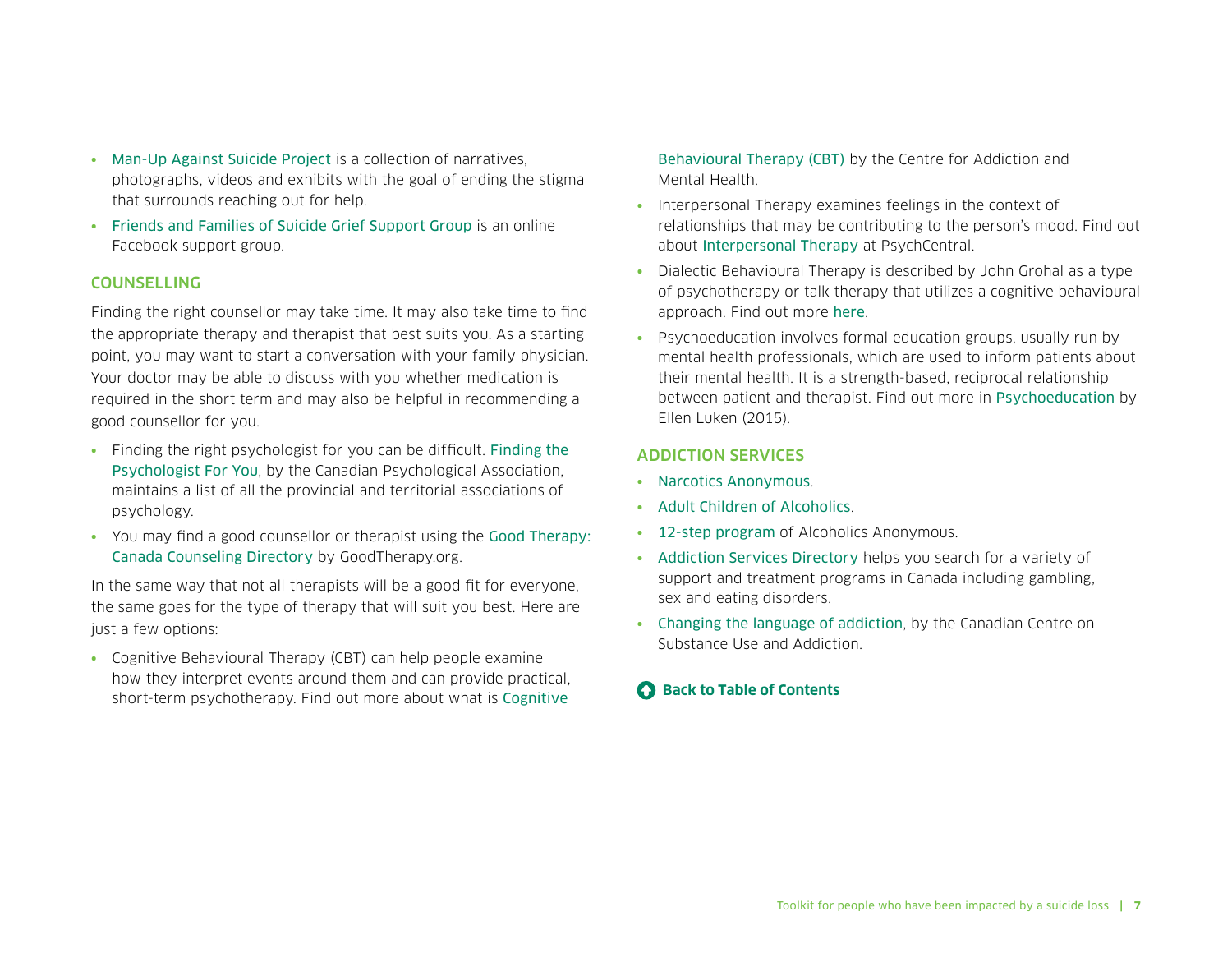# <span id="page-7-0"></span>Coping Suggestions and Crisis Planning

#### <span id="page-7-1"></span>CRISIS LINES

- Find your local distress line [here](https://suicideprevention.ca/need-help/).
- [1-866-Appelle](http://www.aqps.info/besoin-aide-urgente/liste-centres-prevention-suicide.html?region=8) for residents in Quebec.
- [Kid Help Phone](https://kidshelpphone.ca) for 24hr, bilingual phone, web and referral service for children and youth.
- [National Moral & Welfare Services](https://www.cafconnection.ca/National/Stay-Connected/Family-Information-Line/Connect-With-Us.aspx) for military families and Canadian Forces members.
- [Crisis Services Canada](http://www.crisisservicescanada.ca/) "a pan-Canadian network of local and regional crisis and distress centres, launched the new Canada Suicide Prevention Service (CSPS) that enables callers anywhere in Canada to access crisis support using the technology of their choice (phone, text or chat), in French or English."
	- Text: 45645
	- Phone: toll free 1-833-456-4566
	- Chat: [www.crisisservicescanada.ca](http://www.crisisservicescanada.ca)
- [Warm Line](http://www.warmline.ca/) peer support worker.

#### <span id="page-7-2"></span>COPING STRATEGIES AND DEVELOPING A SAFETY PLAN

- [Coping strategies to remain calm](https://adaa.org/tips) webpage by the Anxiety and Depression Association of America.
- ["Let's get Physical": 7 Tips to Calm Anxiety"](https://www.speakingofsuicide.com/2015/08/20/tips-to-calm-anxiety/) webpage by Stacey Freedenthal which addresses the issues of attaining a "calm state" during a crisis situation.
- [Coping with Suicidal Thoughts](https://thelifelinecanada.ca/wp-content/uploads/2016/09/Coping-With-Suicidal-Thoughts.pdf) by Joti Samra & Dan Bilsker addresses how to cope with thoughts of suicide and other means of keeping yourself safe.
- [8 ways to cope after a suicide loss \(2017\)](https://www.taps.org/articles/2017/waystocopeaftersuicideloss) by Carla Stumpf-Patton describes her ways of dealing with a suicide loss.
- [How to cope with thoughts of suicide](https://kidshelpphone.ca/get-info/how-cope-thoughts-suicide/) by Kids Help Phone facilitates the conversation around reaching out for help.
- [Our side of suicide](http://www.oursideofsuicide.com/) contains many articles and blogs about coping strategies.
- [Things to consider when creating a safety plan](https://create.piktochart.com/output/3641390-how-to-create-a-safety-plan) by the National Suicide Prevention Lifeline, demonstrates how to create a safety plan.
- [How to make a suicide safety plan](https://www.suicideline.org.au/resource/making-suicide-safety-plan/) by SuicideLine Victoria, Australia.
- Suggested readings:
	- Helping the suicidal person (2018 pp. 118-121) by Freedenthal.
	- Safety planning initiative: A brief intervention (2012) by Stanley & Brown.
- Wellness Recovery Action Plan (WRAP) [Personal Workbook](https://growastrongfamily.org/wp-content/uploads/2018/05/Wellness-Recovery-Action-Plan.pdf). Note that the WRAP plan often necessitates a facilitated group.

#### <span id="page-7-3"></span>PHONE APPLICATIONS

- [15 Top Apps for Resilience, Mental Health Promotion & Suicide](https://www.sallyspencerthomas.com/dr-sally-speaks-blog/2017/10/8/15-top-apps-for-resilience-mental-health-promotion-suicide-prevention)  [Prevention](https://www.sallyspencerthomas.com/dr-sally-speaks-blog/2017/10/8/15-top-apps-for-resilience-mental-health-promotion-suicide-prevention) by Dr. Sally Spencer Thomas.
- [Breathe to relax](https://apps.apple.com/ca/app/breathe2relax/id425720246): "Breathe2Relax offers portable stress management focused on diaphragmatic breathing skill-building that help with anger management, mood stabilization and anxiety reduction."
- [MoodKit](http://www.thriveport.com/products/moodkit/): "Based in Cognitive Behavioral Therapy, MoodKit helps people improve their mood by engaging them in over 200 mood enhancement activities like thought-checking and journaling."
- [My3App](http://my3app.org/): My3app is a safety plan tool that helps people who are at high risk for suicide. It helps them develop a written list of coping strategies and sources of support.
- [Hello Cruel World](https://itunes.apple.com/us/app/hello-cruel-world/id396044348?mt=8) is an application for iPhone and iPad offering 101 alternatives to suicide.
- [Suicide Safety Plan](https://play.google.com/store/apps/details?id=com.moodtools.crisis.app&hl=en) is an application that guides you through your customised safety plan until you feel safe.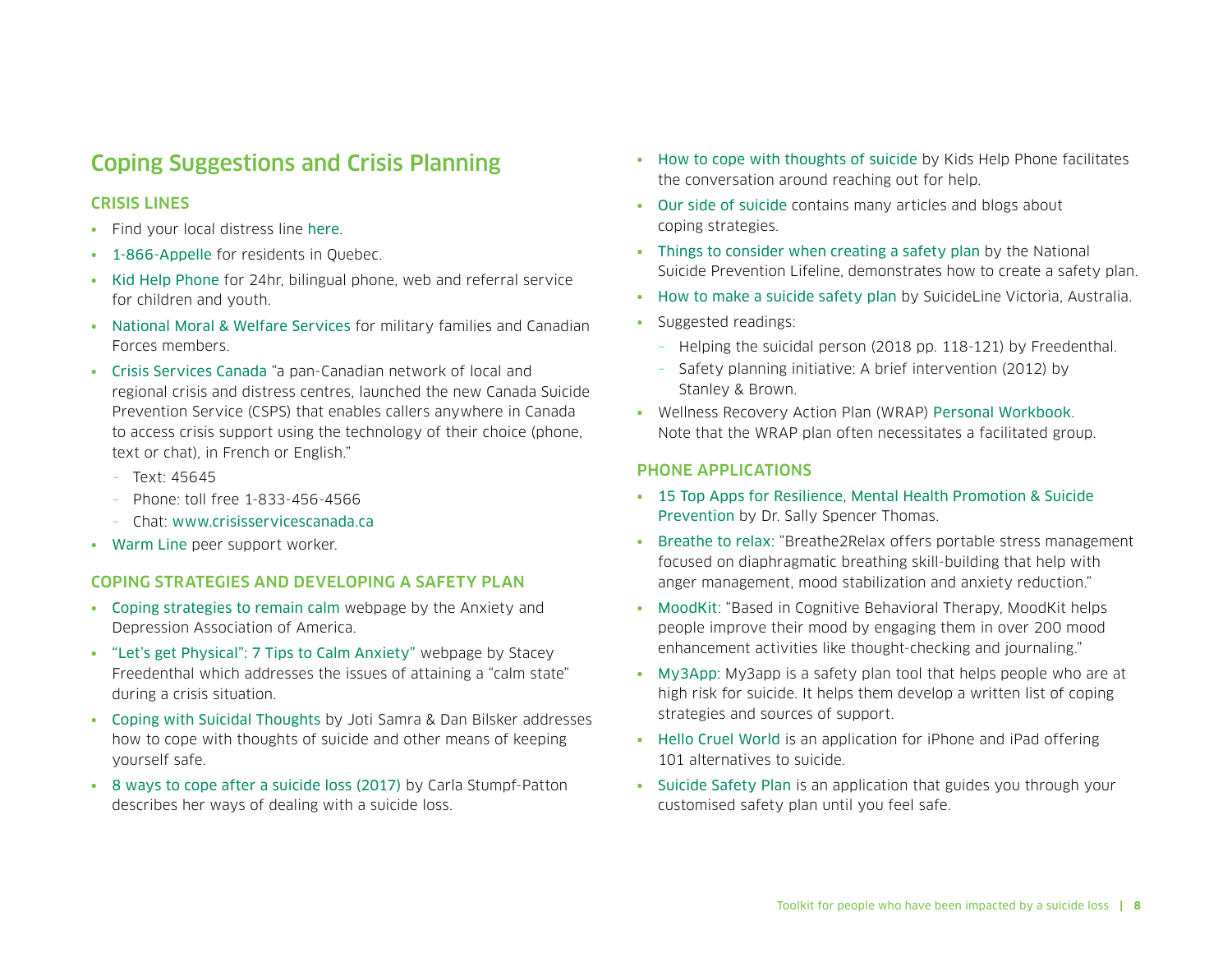#### <span id="page-8-0"></span>SUGGESTED MESSAGES WHEN CONTACTING A SUICIDE CRISIS LINE

- Talking on a helpline:
	- "Hi. I am calling because I need some help. I'm going through some things that are tough and it sometimes feels like I can't take it anymore. It's so bad there are times I think about suicide."
	- "Hi. Things are really hard right now. I'm thinking about killing myself."
- Texting on a helpline:
	- "I need help. My life is bad right now and I'm thinking about suicide."
	- "I've been thinking about killing myself. Can you help me?" (Centre for Suicide Prevention, 2016).
- [What to expect when contacting a crisis line](http://klinic.mb.ca/crisis-support/) by Crisis Support (Klinic Community Health, 2018).
- [Sample scripts](https://www.suicideinfo.ca/resource/youthatrisk/) by the Centre for Suicide Prevention.

#### <span id="page-8-1"></span>**REFERENCES**

American Foundation for Suicide Prevention and Suicide Prevention Resource Center (2011). *After a suicide: A toolkit for schools*. Newton, MA: Education Development Center, Inc.

Borchard, T. (2016). Grief After suicide: An interview with Dr. Jack Jordan. *Psych Central*. Retrieved from [https://psychcentral.com/lib/](https://psychcentral.com/lib/grief-after-suicide-an-interview-with-dr-jack-jordan/) [grief-after-suicide-an-interview-with-dr-jack-jordan/](https://psychcentral.com/lib/grief-after-suicide-an-interview-with-dr-jack-jordan/)

Brent & Melhem, N. (2008). Familial transmission of suicidal behavior. *Psychiatric Clinics of North America*, 31(2), 157-177.

Canadian Association for Suicide Prevention (2018). *Normal Reactions to Suicide Loss*. Retrieved from [https://www.suicideprevention.ca/How](https://www.suicideprevention.ca/How-to-Support-Those-Living-With-Suicide-Loss)[to-Support-Those-Living-With-Suicide-Loss](https://www.suicideprevention.ca/How-to-Support-Those-Living-With-Suicide-Loss)

Canadian Psychological Association (2015). *Choosing the right therapist*. Retrieved from [https://psychcentral.com/lib/about](https://psychcentral.com/lib/about-interpersonal-therapy/)[interpersonal-therapy/](https://psychcentral.com/lib/about-interpersonal-therapy/)

Carson J. Spencer Foundation, Crisis Care Network and the American Association of Suicidology (2013). *A manager's guide to suicide postvention in the workplace: 10 action steps for dealing with the aftermath of suicide*. Denver, CO: Carson J. Spencer Foundation.

Centre for Addiction and Mental Health (2012). *Cognitive Behavioural Therapy*. Retrieved from [https://www.camh.ca/en/health-info/mental](https://www.camh.ca/en/health-info/mental-illness-and-addiction-index/cognitive-behavioural-therapy)[illness-and-addiction-index/cognitive-behavioural-therapy](https://www.camh.ca/en/health-info/mental-illness-and-addiction-index/cognitive-behavioural-therapy)

Centre for Addiction and Mental Health (2011). *Hope and healing after a suicide, a practical guide for people who have lost someone to suicide*. Retrieved from [https://suicideprevention.ca/wp-content/](https://suicideprevention.ca/wp-content/uploads/2014/05/hope_and_healing.pdf) [uploads/2014/05/hope\\_and\\_healing.pdf](https://suicideprevention.ca/wp-content/uploads/2014/05/hope_and_healing.pdf)

Cerel, J., Padgett, J., Conwell, Y. & Reed, G. (2009). A call for research: The need to better understand the impact of support groups for suicide survivors. *Suicide and Life-Threatening Behavior*, 39(3), 269-281.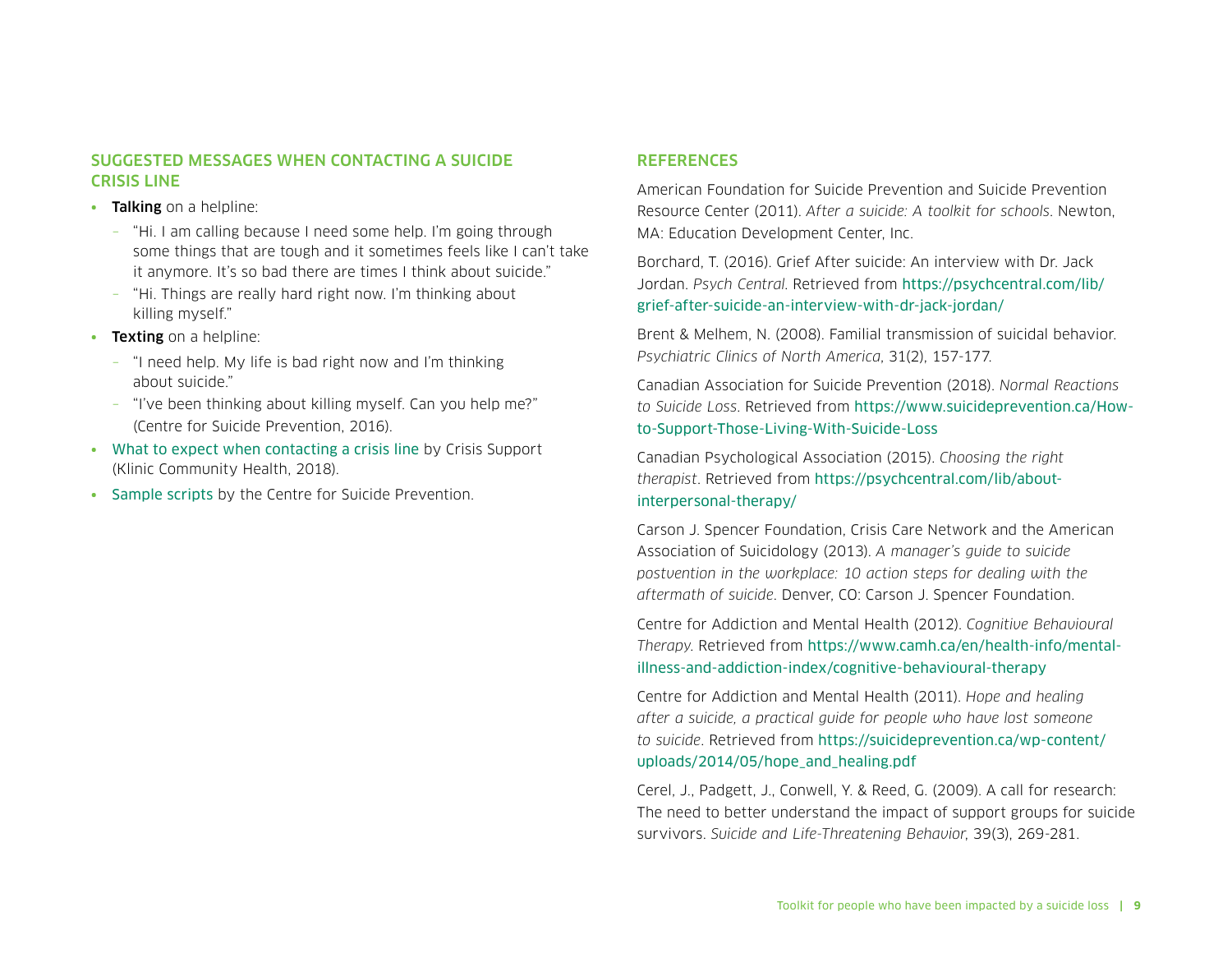Dalgin, R., Maline, S., & Driscoll, P. (2011). Sustaining recovery through the night: Impact of a peer-run warm line. *Psychiatric Rehabilitation Journal*, 35(1), 65-68.

Erbacher, T. Singer, j. & Poland, S. (2015). *Suicide in schools. A practitioner's guide to multilevel prevention, assessment, intervention and postvention*. New York: Routledge. 248 p.

Grad,O. , Clark, S., Dyrerov, K. & Andriessen, K. (2004). What helps and what hinders the process of surviving the suicide of somebody close? *Crisis*, 25(3), 134–139.

Grohol, J. (2018). An Overview of Dialectical Behavior Therapy. *PsychCentral*. Retrieved from [https://psychcentral.com/lib/an-overview](https://psychcentral.com/lib/an-overview-of-dialectical-behavior-therapy/)[of-dialectical-behavior-therapy/](https://psychcentral.com/lib/an-overview-of-dialectical-behavior-therapy/)

Herkov, M. (2015). About interpersonal therapy. *PsychCentral*. Retrieved from [https://psychcentral.com/lib/about-interpersonal-therapy/](https://psychcentral.com/lib/about-interpersonal-therapy/ ) 

Lifeline: Saving lives (n.d.). *Suicide Bereavement*. Retrieved from [https://](https://www.lifeline.org.au/get-help/topics/suicide-bereavement) [www.lifeline.org.au/get-help/topics/suicide-bereavement](https://www.lifeline.org.au/get-help/topics/suicide-bereavement)

Lifeline Australia (2009). *Towards good practice: Standards and guidelines for suicide bereavement support groups*. Retrieved from [https://www.lifeline.org.au/static/uploads/files/standards-and](https://www.lifeline.org.au/static/uploads/files/standards-and-guidelines-for-suicide-bereavement-support-groups-wfcgrmzvzhaz.pdf)[guidelines-for-suicide-bereavement-support-groups-wfcgrmzvzhaz.pdf](https://www.lifeline.org.au/static/uploads/files/standards-and-guidelines-for-suicide-bereavement-support-groups-wfcgrmzvzhaz.pdf)

Lukens, E. (2015). *Psychoeducation*. Oxford Bibliographies. Retrieved from [http://www.oxfordbibliographies.com/view/document/obo-](http://www.oxfordbibliographies.com/view/document/obo-9780195389678/obo-9780195389678-0224.xml)[9780195389678/obo-9780195389678-0224.xml](http://www.oxfordbibliographies.com/view/document/obo-9780195389678/obo-9780195389678-0224.xml)

Madigan, J. (2018). *Becoming an advocate. Suicide: Finding hope.* Retrieved from <http://www.suicidefindinghope.com/content/advocacy> McMaster University (2018). *Talking about suicide*. Retrieved from <http://thereasons.ca/>

National Alliance for Suicide Prevention (2015). *Responding to grief, trauma and distress after a suicide: U.S. national guidelines*. Retrieved from [http://actionallianceforsuicideprevention.org/sites/](http://actionallianceforsuicideprevention.org/sites/actionallianceforsuicideprevention.org/files/NationalGuidelines.pdf) [actionallianceforsuicideprevention.org/files/NationalGuidelines.pdf](http://actionallianceforsuicideprevention.org/sites/actionallianceforsuicideprevention.org/files/NationalGuidelines.pdf)

National Action Alliance for Suicide Prevention: Suicide Attempt Survivors Task Force (2014). *The Way Forward: Pathways to hope, recovery, and wellness with insights from lived experience*. Washington, DC: Author.

Ostrow, L. & Croft, B. (2016). *Results from the 2016 peer respite essential features survey*. Retrieved from <http://www.peerrespite.net/research/>

Pfeiffer, P., Heisler, M., Piette, J., Rogers, M. & Valenstein, M. (2011). Efficacy of peer support interventions for depression: A meta-analysis. *General Hospital Psychiatry*, 33(1), 29-36.

Pittman, A., Osborn, D., King, M., & Erlangsen, A. (2014). Effects of suicide bereavement on mental health and suicide risk. *Lancet Psychiatry*, 1, 86–94.

Reed, J. (2013). *Advancing peer support in suicide prevention*. Retrieved from [https://www.sprc.org/news/advancing-peer-support](https://www.sprc.org/news/advancing-peer-support-suicide-prevention)[suicide-prevention](https://www.sprc.org/news/advancing-peer-support-suicide-prevention)

World Health Organization (2008). *Preventing suicide. How to start a survivors' group*. Retrieved from [https://scholar.](https://scholar.google.ca/scholar?start=20&q=griedf+over+suicide+loss+non-family+members&hl=en&as_sdt=0,5) [google.ca/scholar?start=20&q=griedf+over+suicide+loss+non](https://scholar.google.ca/scholar?start=20&q=griedf+over+suicide+loss+non-family+members&hl=en&as_sdt=0,5)[family+members&hl=en&as\\_sdt=0,5](https://scholar.google.ca/scholar?start=20&q=griedf+over+suicide+loss+non-family+members&hl=en&as_sdt=0,5)

Young, I., Iglewicz., A., Gloioso, D., Lanouette, N., Seay, K., Iilapakurti, M. & Zisook, S. (2012). Suicide bereavement and complicated grief. *Dialogues in clinical neuroscience*, 14(2), 177-186.

#### **C** [Back to Table of Contents](#page-2-0)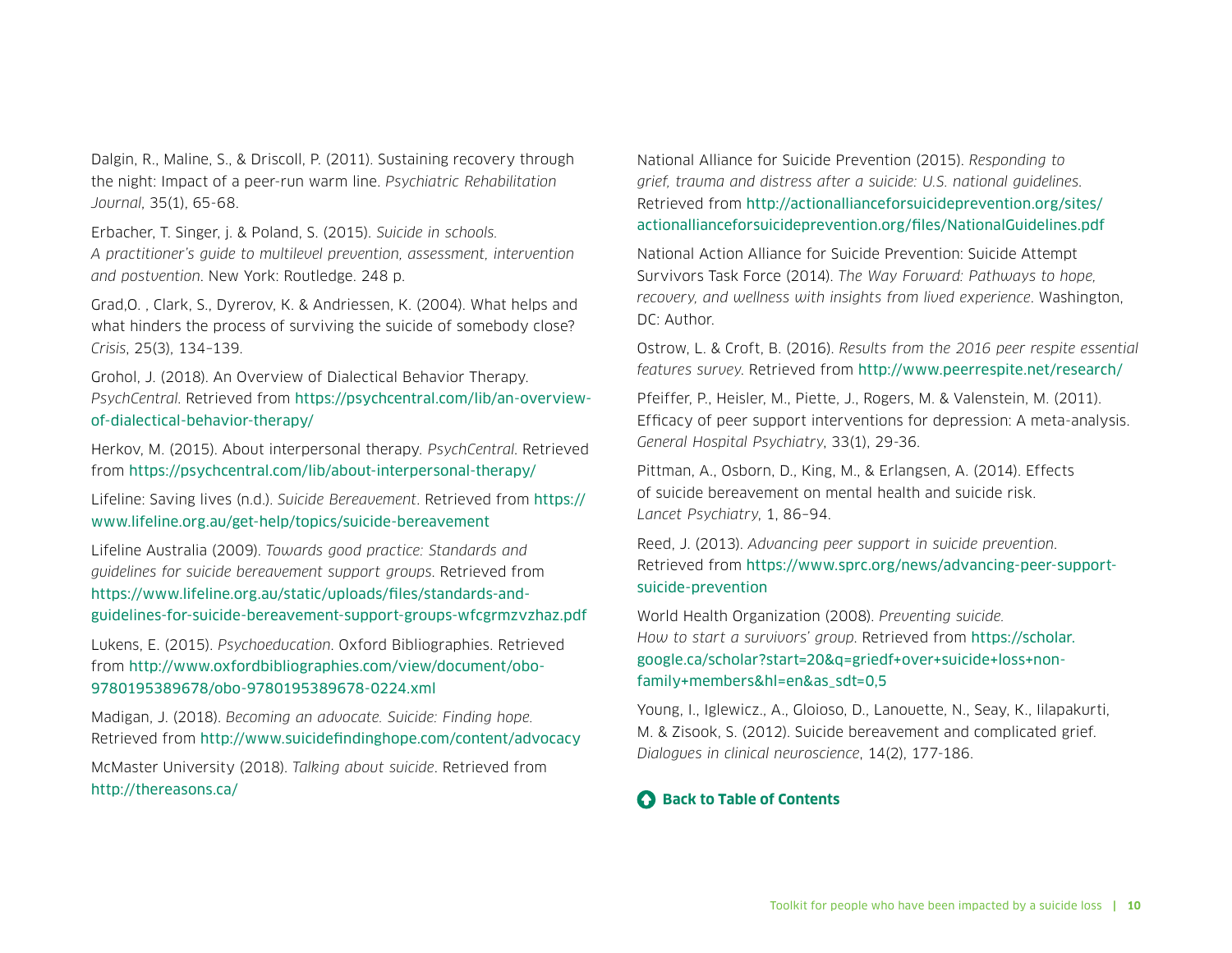### <span id="page-10-0"></span>How to support someone who has lost someone to suicide

#### <span id="page-10-1"></span>HOW TO TALK ABOUT SUICIDE IN AN HONEST, SAFE AND AGE‑APPROPRIATE WAY

- [What's in a Word? The Language of Suicide \(2009\)](https://www.suicideinfo.ca/resource%20/suicideandlanguage/) by the Alberta Health Services offers examples of non-stigmatising language around suicide.
- [The Power of Words: The Language of Suicide \(2009\)](http://ospn.ca/index.php/about-oasp/news/190-the-power-of-words-the-language-of-suicide) by P. Bonny Ball of the Ontario Association for Suicide Prevention, provides some context in safe language around suicide.
- Suggestions of how to talk to and support someone can be found on page 16-18 of the [After a suicide attempt: A handbook for](https://klinic.mb.ca/wp-content/uploads/2015/07/After-a-Suicide-A-Practical-and-Personal-Guide-for-Survivors.pdf)  [family and friends](https://klinic.mb.ca/wp-content/uploads/2015/07/After-a-Suicide-A-Practical-and-Personal-Guide-for-Survivors.pdf) by the Klinic Community Health and Canadian Association for Suicide Prevention.
- Tips on how to talk to a family member or a friend on [Preventing](https://cmha.ca/brochure/preventing-suicide/)  [Suicide](https://cmha.ca/brochure/preventing-suicide/) by the Canadian Mental Health Association (CMHA) Toronto.
- [Communication with Children](http://www.supportaftersuicide.org.au/what-to-do/communicating-with-children) from Support After Suicide.
- [How to talk to a child about a suicide attempt in your family](https://www.mirecc.va.gov/visn19/talk2kids/) by the Rocky Mountain Mental Illness Research, Education and Clinical Centers (MIRECC). It breaks the conversations down for pre-schoolers, school-age children and teenagers.

#### <span id="page-10-2"></span>**[REFERENCES](#page-10-2)**

Alberta Mental Health Board "What's in a Word? The Language of Suicide [https://suicideprevention.ca/wp-content/uploads/2014/06/](https://suicideprevention.ca/wp-content/uploads/2014/06/language-of-suicide.pdf) [language-of-suicide.pdf](https://suicideprevention.ca/wp-content/uploads/2014/06/language-of-suicide.pdf) retrieved January 28, 2009.

Brent & Melhem, N. (2008). Familial transmission of suicidal behavior. *Psychiatric Clinics of North America*, 31(2), 157-177.

Canadian Mental Health Association (CMHA), Toronto (2018). *Preventing suicide*. Retrieved from [https://toronto.cmha.ca/mental-health-2/find](https://toronto.cmha.ca/mental-health-2/find-help/crisis-support/)[help/crisis-support/](https://toronto.cmha.ca/mental-health-2/find-help/crisis-support/)

Centre for Suicide Prevention (2016). *Youth at risk*. Retrieved from <https://www.suicideinfo.ca/resource/youthatrisk/>

Cerel, J., McIntosh, J., Neimeyer, R., Maple, M. & Marshall, D. (2014). The continuum of "survivorship": Definitional issues in the aftermath of suicide. *Suicide and Life-Threatening Behavior*, 44(6), 591-600.

Goldston, D., Walrath, C., Puddy, R., Lubell, K., Potter, L. & Rodi, M. (2010). The Garrett Lee Smith Memorial Suicide Prevention Program. *Suicide and Life-Threatening Behavior*, 40(3), 245-256.

Klinic Community Health and Canadian Association for Suicide Prevention (n.d.). *After a suicide attempt: A handbook for family and friends*. Retrieved from: [https://suicideprevention.ca/wp-content/](https://suicideprevention.ca/wp-content/uploads/2015/10/CASP-After-Suicide-Attempt-12-1575.pdf) [uploads/2015/10/CASP-After-Suicide-Attempt-12-1575.pdf](https://suicideprevention.ca/wp-content/uploads/2015/10/CASP-After-Suicide-Attempt-12-1575.pdf)

Mcmenamy,J., Jordan, J. & Mitchell, A. (2008). What do suicide survivors tell us they need? Results of a pilot study. *Suicide and Life-Threatening Behavior*, 39(4), 375-389.

Rocky Mountain Mental Illness Research, Education and Clinical Centers (2017). *How to talk to a child about a suicide attempt in your family*. Retrieved from <https://www.mirecc.va.gov/visn19/talk2kids/index.asp>

Shneidman, E. (1973). *On the nature of suicide*. San Francisco: Jossey-Bass.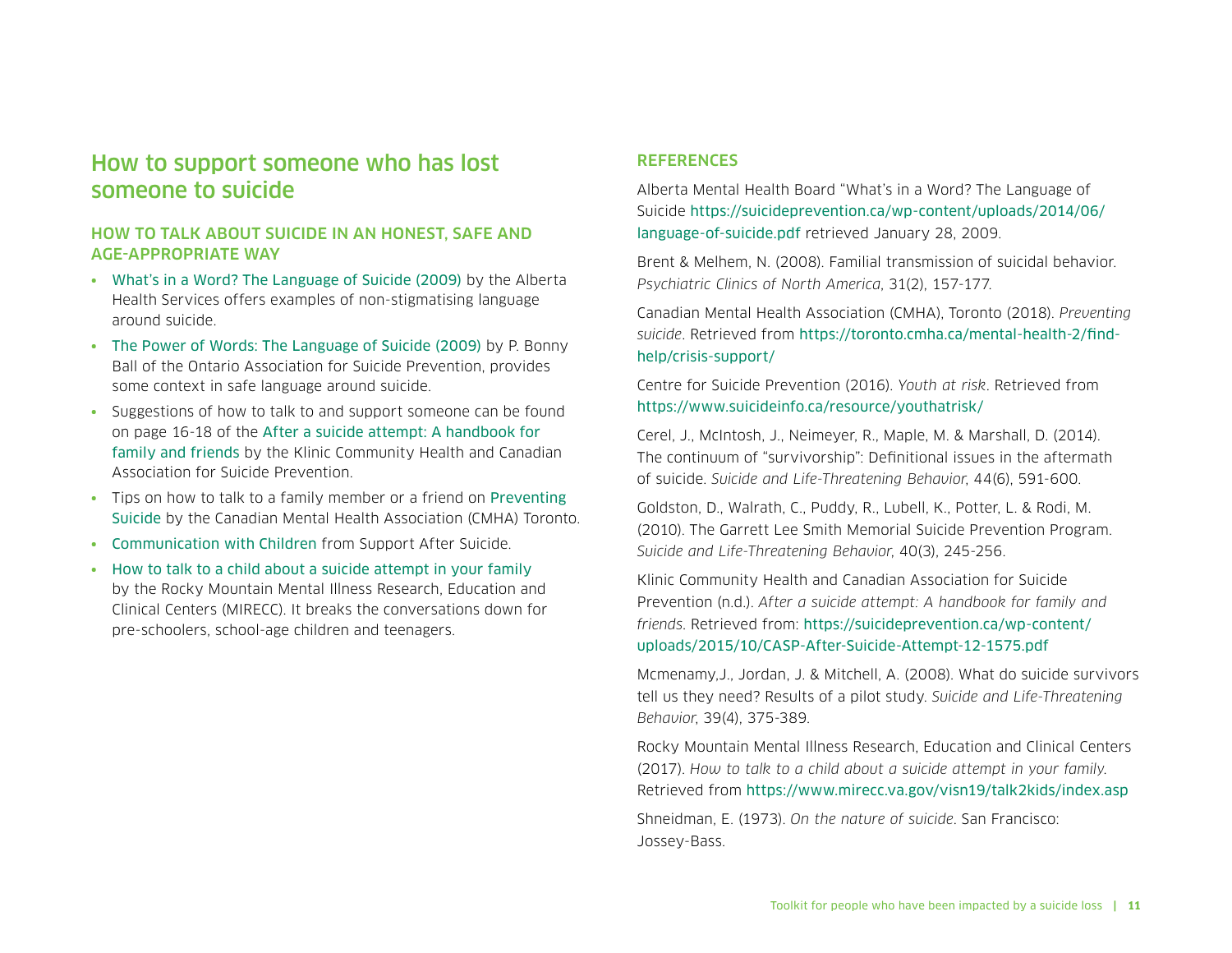Stang, H. (2014). *Grief mediation for grief and loss*. Retrieved from [http://](http://mindfulnessandgrief.com/guided-meditation-for-grief-and-loss/) [mindfulnessandgrief.com/guided-meditation-for-grief-and-loss/](http://mindfulnessandgrief.com/guided-meditation-for-grief-and-loss/)

Stumpf-Patton, C. (2017). *8 ways to cope after a suicide loss*. Retrieved from <https://www.taps.org/articles/2017/waystocopeaftersuicideloss>

SuicideLine Victoria (2018). *Supporting someone after a suicide attempt*. Retrieved from [https://www.suicideline.org.au/resource/supporting](https://www.suicideline.org.au/resource/supporting-someone-after-suicide-attempt/)[someone-after-suicide-attempt/](https://www.suicideline.org.au/resource/supporting-someone-after-suicide-attempt/)

Trevor (2018). *Our side of suicide*. Retrieved from [http://www.](http://www.oursideofsuicide.com/2018/02/04/healthy-coping-mechanisms-dealing-grief/) [oursideofsuicide.com/2018/02/04/healthy-coping-mechanisms](http://www.oursideofsuicide.com/2018/02/04/healthy-coping-mechanisms-dealing-grief/)[dealing-grief/](http://www.oursideofsuicide.com/2018/02/04/healthy-coping-mechanisms-dealing-grief/)

#### **A** [Back to Table of Contents](#page-2-0)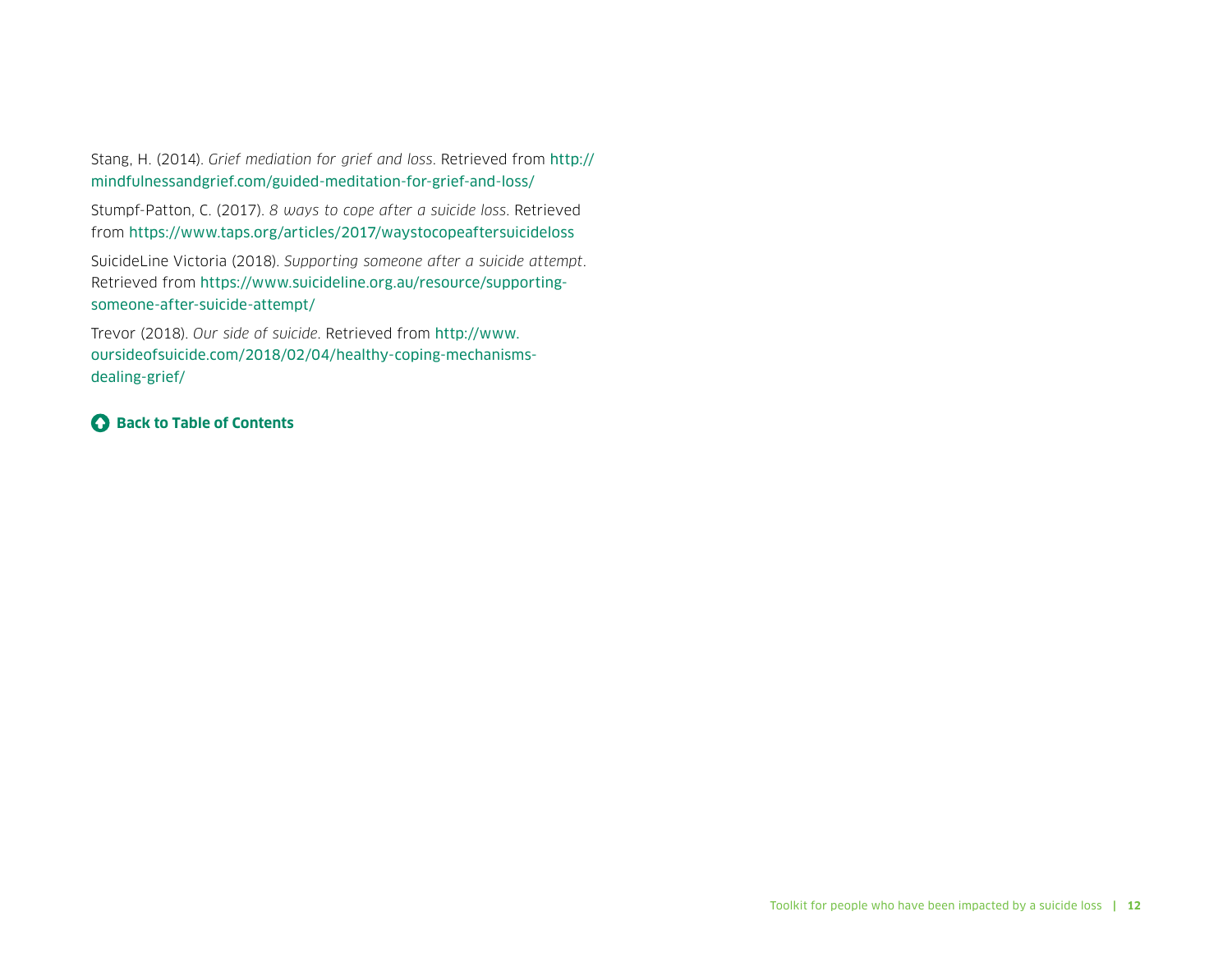# <span id="page-12-0"></span>Telling your story safely

Telling your story can be scary. Just like every story related to suicide is personal, the decision to tell your story is equally as personal, and the way you decide to tell that story is up to you. Telling your story can bring great strength; however, be mindful that you tell your story safely, ensuring your safety and the safety of the person(s) learning from you. The following resources are suggestions that have resonated with the people who filled out our online survey and addtional resources from a literature review. This is not intended to be an exhaustive list.

#### ADVOCACY AND FINDING HOPE THOUGH STORIES OF SUICIDE LOSS

People with lived experience related to suicide, are often the best advocates for suicide prevention. People who have lived through such an experience know its turmoil better than anyone else, can speak more passionately about it and can be in a better position to change other's attitudes about it as well (Centre for Addiction and Mental Health, 2013).

Much of the movement forward in suicide prevention initiatives was originally spearheaded by the advocacy efforts of the loss survivor community. The issue of language is one such instance (see part two of the toolkit). Their efforts to reduce stigma in multiple ways is unmatched by any other group.

• [Becoming an advocate \(2018\)](https://afsp.org/resources-for-advocates) by John Madigan of the American Foundation of Suicide Prevention addresses advocacy for people who have experience related to a suicide loss.

- [Special considerations for telling your story: Best practices by](https://suicidology.org/wp-content/uploads/2019/07/Best_Practices_Presentations_Suicide_Loss_Suicide_Attempt_Survivors.pdf)  [suicide loss and suicide attempt survivors \(2012\)](https://suicidology.org/wp-content/uploads/2019/07/Best_Practices_Presentations_Suicide_Loss_Suicide_Attempt_Survivors.pdf) is a guide for attempt and loss survivors on telling their story by the American Association of Suicidology.
- [Four keys to sharing suicide survival stories safely](https://thelifelinecanada.ca/%20resources/survivors-of-suicide-loss/) is an easy to read infographic by the Canadian Association for Suicide Prevention.
- [Suicide Prevention: Guidelines for Public Awareness and Education](https://www.gov.mb.ca/health/mh/docs/spg.pdf)  [Activities](https://www.gov.mb.ca/health/mh/docs/spg.pdf) by the Mental Health and Spiritual Health Care Branch of Manitoba Health.
- [Sharing the Story of Suicide Loss-Survivor Voices Training](https://www.sprc.org/resources-programs/survivor-voices-sharing-story-suicide-loss) is a national program that teaches people who are bereaved by suicide how to speak safely and effectively about their loss.
- [The Way Forward: Pathways to hope, recovery, and wellness with](https://theactionalliance.org/resource/way-forward-pathways-hope-recovery-and-wellness-insights-lived-experience)  [insights from lived experience \(2014\)](https://theactionalliance.org/resource/way-forward-pathways-hope-recovery-and-wellness-insights-lived-experience) is a resource devoted the advocacy of suicide attempt survivors.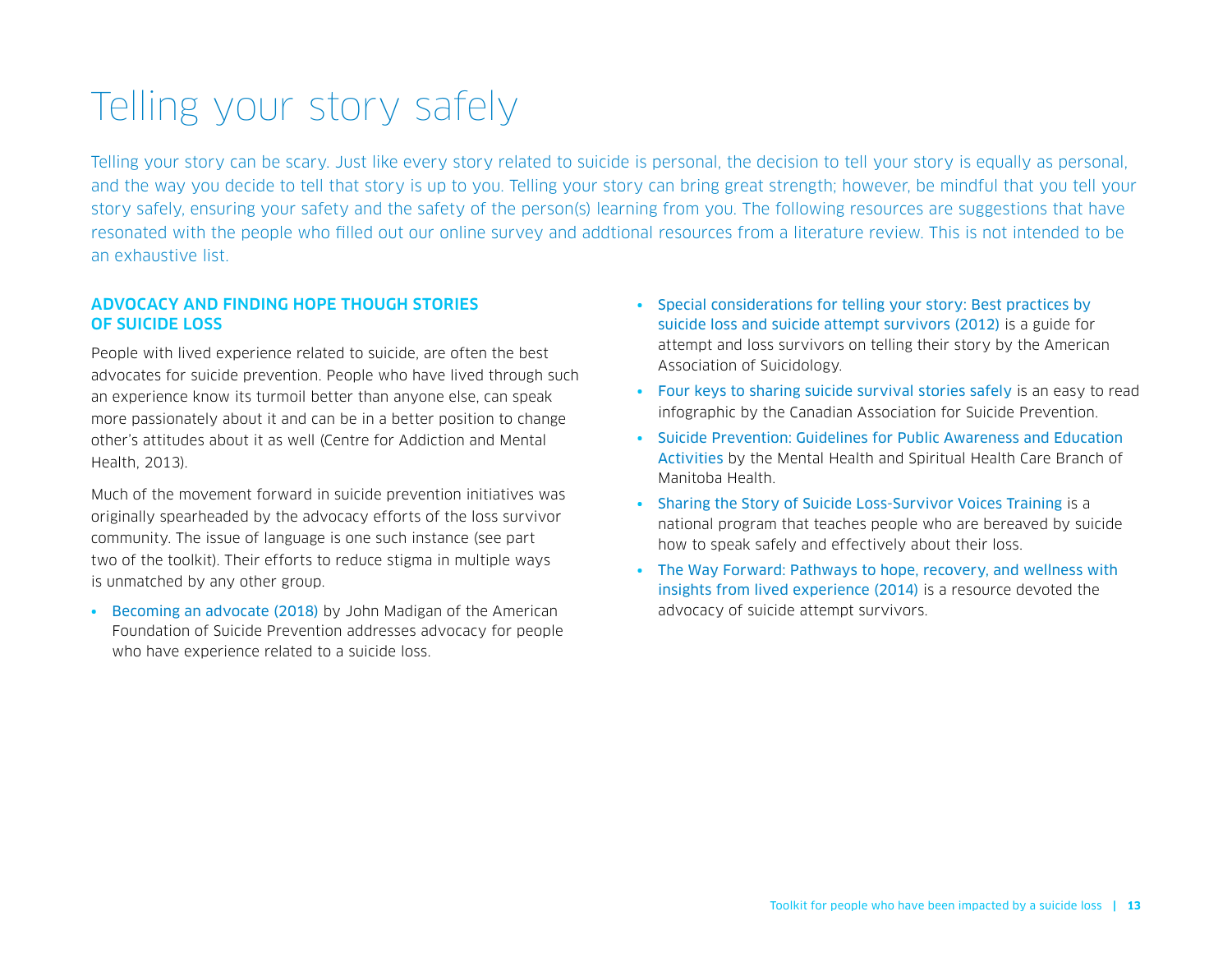#### <span id="page-13-0"></span>**REFERENCES**

American Association of Suicidology (2012). Special considerations for telling your story: Best practices by suicide loss and suicide attempt survivors. Retrieved from [https://www.sprc.org/sites/default/files/](https://www.sprc.org/sites/default/files/migrate/library/Best%20Practices%20for%20Presentations%20by%20Suicide%20Loss%20and%20Suicide%20Attempt%20Survivors%20-%20FINAL%202012.1.pdf) [migrate/library/Best%20Practices%20for%20Presentations%20by%20](https://www.sprc.org/sites/default/files/migrate/library/Best%20Practices%20for%20Presentations%20by%20Suicide%20Loss%20and%20Suicide%20Attempt%20Survivors%20-%20FINAL%202012.1.pdf) [Suicide%20Loss%20and%20Suicide%20Attempt%20Survivors%20-%20](https://www.sprc.org/sites/default/files/migrate/library/Best%20Practices%20for%20Presentations%20by%20Suicide%20Loss%20and%20Suicide%20Attempt%20Survivors%20-%20FINAL%202012.1.pdf) [FINAL%202012.1.pdf](https://www.sprc.org/sites/default/files/migrate/library/Best%20Practices%20for%20Presentations%20by%20Suicide%20Loss%20and%20Suicide%20Attempt%20Survivors%20-%20FINAL%202012.1.pdf)

Canadian Association for Suicide Prevention (n.d.). Four keys to sharing suicide survival stories safely. Retrieved from [https://www.](https://www.mentalhealthcommission.ca/sites/default/files/CASPinfographic_4KEYS_final%2525202_0.pdf) [mentalhealthcommission.ca/sites/default/files/CASPinfographic\\_4KEYS\\_](https://www.mentalhealthcommission.ca/sites/default/files/CASPinfographic_4KEYS_final%2525202_0.pdf) [final%2525202\\_0.pdf](https://www.mentalhealthcommission.ca/sites/default/files/CASPinfographic_4KEYS_final%2525202_0.pdf)

Goldston, D., Walrath, C., Puddy, R., Lubell, K., Potter, L. & Rodi, M. (2010). The Garrett Lee Smith Memorial Suicide Prevention Program. *Suicide and Life-Threatening Behavior*, 40(3), 245-256.

Madigan, J. (2018). Becoming an advocate. *Suicide: Finding hope*. Retrieved from [http://www.suicidefindinghope.com/content/becoming\\_](http://www.suicidefindinghope.com/content/becoming_an_advocate) [an\\_advocate](http://www.suicidefindinghope.com/content/becoming_an_advocate)

Manitoba Health (2011). *Suicide prevention: Guidelines for public awareness and education activities*. Retrieved from [https://www.gov.](https://www.gov.mb.ca/health/mh/docs/spg.pdf) [mb.ca/health/mh/docs/spg.pdf](https://www.gov.mb.ca/health/mh/docs/spg.pdf)

Mcmenamy, J., Jordan, J. & Mitchell, A. (2008). What do suicide survivors tell us they need? Results of a pilot study. *Suicide and Life-Threatening Behavior*, 39(4), 375-389.

NAMI New Hampshire (2012). *SurvivorVoices: Sharing the story of suicide loss*. Retrieved from [https://www.sprc.org/resources-programs/](https://www.sprc.org/resources-programs/survivor-voices-sharing-story-suicide-loss) [survivor-voices-sharing-story-suicide-loss](https://www.sprc.org/resources-programs/survivor-voices-sharing-story-suicide-loss)

National Action Alliance for Suicide Prevention: Suicide Attempt Survivors Task Force (2014). *The Way Forward: Pathways to hope, recovery, and wellness with insights from lived experience*. Washington, DC: Author.

Suicide Prevention Australia (2009). Position Statement – Supporting Suicide Attempt Survivors. Retrieved from [https://www.phaa.net.au/](https://www.phaa.net.au/documents/item/2819) [documents/item/2819](https://www.phaa.net.au/documents/item/2819)

#### **[Back to Table of Contents](#page-2-0)**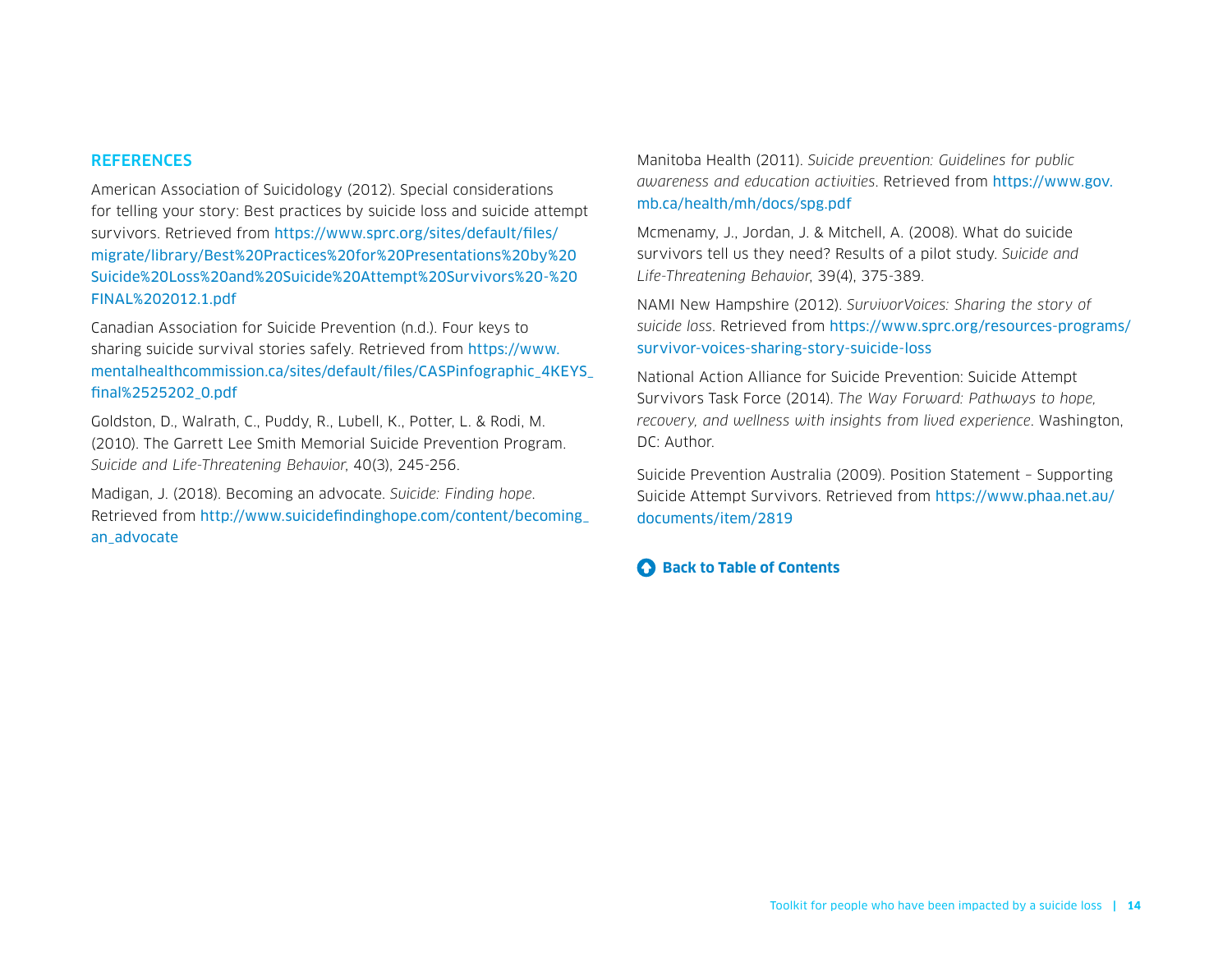# <span id="page-14-0"></span>Hopeful messages

Knowing that you are not alone and being able to share hope can be incredibly healing for some people. This section of the toolkit is intended to be a safe space to read and to share online messages of hope with other people. The following hopeful messages were gathered from the responses of people with lived experience related to suicide who answered the online survey. There was a tremendous amount of hope that flowed from these responses. Unfortunately, we were unable to include everyone's messages.

If you or someone you know is currently experiencing thoughts of suicide or distressing thoughts, consider reaching out to your [local](https://www.crisisservicescanada.ca/en/)  [distress centre](https://www.crisisservicescanada.ca/en/).

#### <span id="page-14-1"></span>FOR PEOPLE LIVING WITH A SUICIDE LOSS

When we released the survey, we asked people, "If you could give one message to other people who have lost someone to suicide, what would it be?"

- "It is not your fault."
- "Allow yourself the space and time to grieve."
- "It is also okay to take a break from grieving and allow yourself to enjoy what brings you happiness without feeling guilty."
- "It is okay to talk about your loss."
- "At first it is one second at a time, then one minute at a time, then one hour at a time, one day at a time, one month at a time, one year at a time..."
- "Grief looks very different for everyone: allow yourself to feel whatever emotions that may arise."
- "Find support and a listening ear."
- "Connect to others who have experienced a loss, it may help to feel connected and talk openly about your experiences."
- "You can try counselling, it did wonders for me!"
- "HOPE (Hold **O**n, **Pain Ends**)."

#### <span id="page-14-2"></span>SHARE YOUR OWN MESSAGE!

Share your own message of hope today by using #sharehope on your social media platform of choice and watch it go live [here](https://www.mentalhealthcommission.ca/English/sharehope)!

#### **C** [Back to Table of Contents](#page-2-0)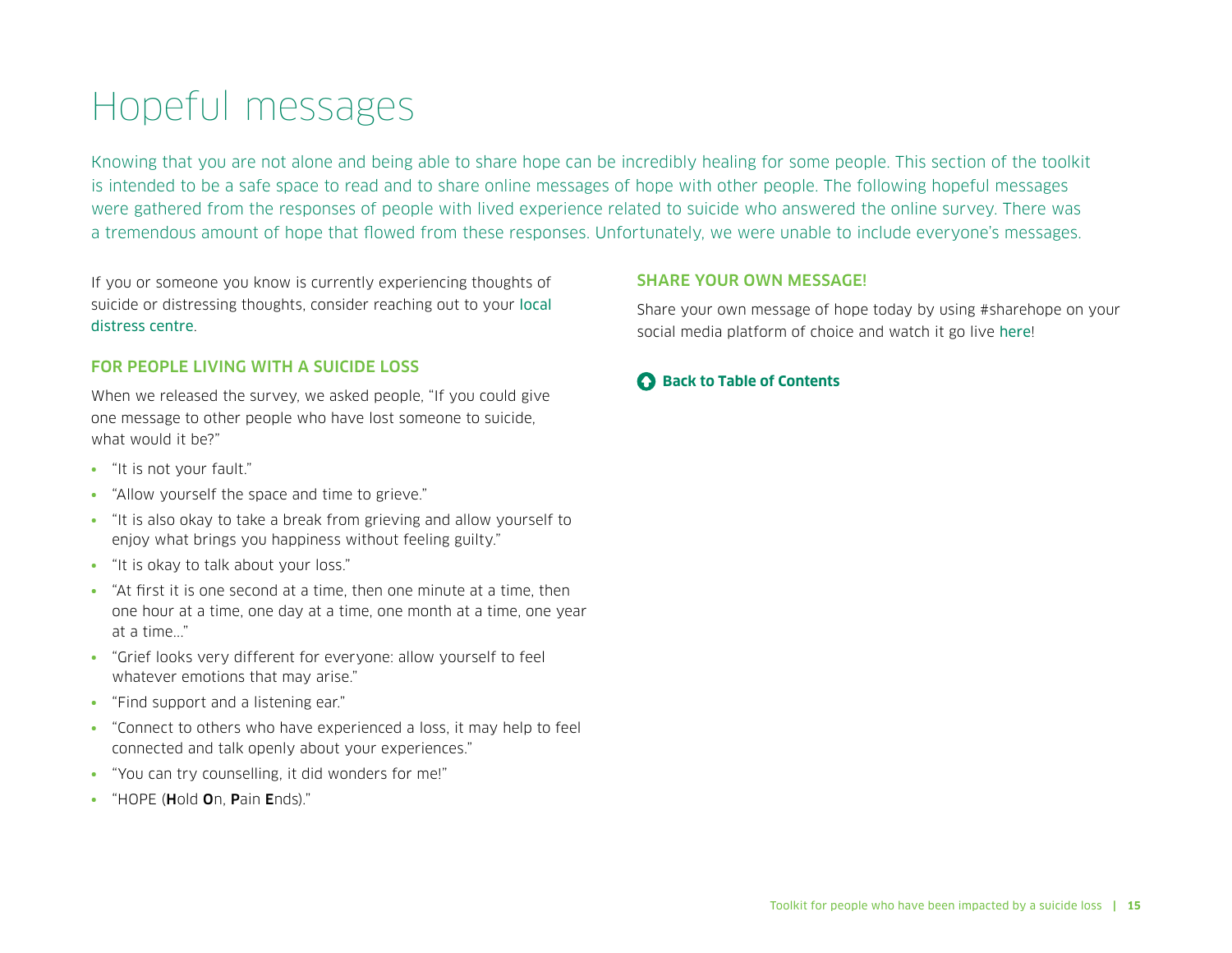# <span id="page-15-0"></span>About suicide

For some people, knowing the basic statistics and other important information about suicide can be very helpful. This section of the toolkit helps remind people that suicide affects everyone, and that you are not alone. The following resources provide details about suicide that resonated with the people who filled out our online survey or came to our attention from a literature review. This is not intended to be an exhaustive list.

## <span id="page-15-1"></span>Background and context

#### <span id="page-15-2"></span>WHAT IS SUICIDE?

Suicide is defined as the act or instance of taking one's own life voluntarily and intentionally.

#### <span id="page-15-3"></span>BASIC STATISTICS ON SUICIDE IN CANADA

Canada tracks suicide by age, sex and geography. Unlike in the United States, we do not record ethnicity or method of death.

- [Statistics Canada](https://www.statcan.gc.ca/tables-tableaux/sum-som/l01/cst01/hlth66d-eng.htm) provides a breakdown by age and sex.
- Health Canada's *[infographic](https://www.canada.ca/en/public-health/services/publications/healthy-living/suicide-canada-infographic.html)* provides statistics on the current context of suicide in Canada.
- The Centre for Suicide Prevention has a resource that provides suicide rates [across provinces and territories](https://www.suicideinfo.ca/resource/cross-canada-comparison-statistics/).
- Additional reading: [The power of 41%: A glimpse into the life of](https://www.suicideinfo.ca/resource/siecno-20160368/)  [a statistic](https://www.suicideinfo.ca/resource/siecno-20160368/) by Tanis (2016). The paper explores statistics around transgender people and suicide and the impacts of these statistics on transgender people.

#### <span id="page-15-4"></span>SAFE LANGUAGE AROUND SUICIDE

Some of the traditional language around suicide has negative connotations and, as a result, unintentionally perpetuates stigma. Some examples include "committed suicide" (implying criminality), "successful suicide" or "completed suicide" (implying being unsuccessful or incomplete before) or "failed suicide attempt" (implying a failure).

More neutral, compassionate words should be used when talking about suicide. The following are a few recommendations to find more information:

- [The power of words: The language of suicide](https://www.suicideinfo.ca/wp-content/uploads/2016/08/IE3.pdf) by Bonny Ball (2005).
- [What's in a word? The language around suicide](https://myhealth.alberta.ca/Alberta/Pages/the-language-of-suicide.aspx) by Alberta Health Services (2005).
- Glossary of [inappropriate or "unacceptable" terms](https://www.cdc.gov/suicide/facts/) by the Centers of Disease Control and Prevention (2011).
- Find specific recommendations tailored for people with lived experience related to a suicide attempt in [The Way Forward:](https://theactionalliance.org/resource/way-forward-pathways-hope-recovery-and-wellness-insights-lived-experience)  [Pathways to hope, recovery, and wellness with insights from lived](https://theactionalliance.org/resource/way-forward-pathways-hope-recovery-and-wellness-insights-lived-experience)  [experience \(2014\)](https://theactionalliance.org/resource/way-forward-pathways-hope-recovery-and-wellness-insights-lived-experience) by the Suicide Attempt Survivors Task Force of the National Action Alliance for Suicide Prevention.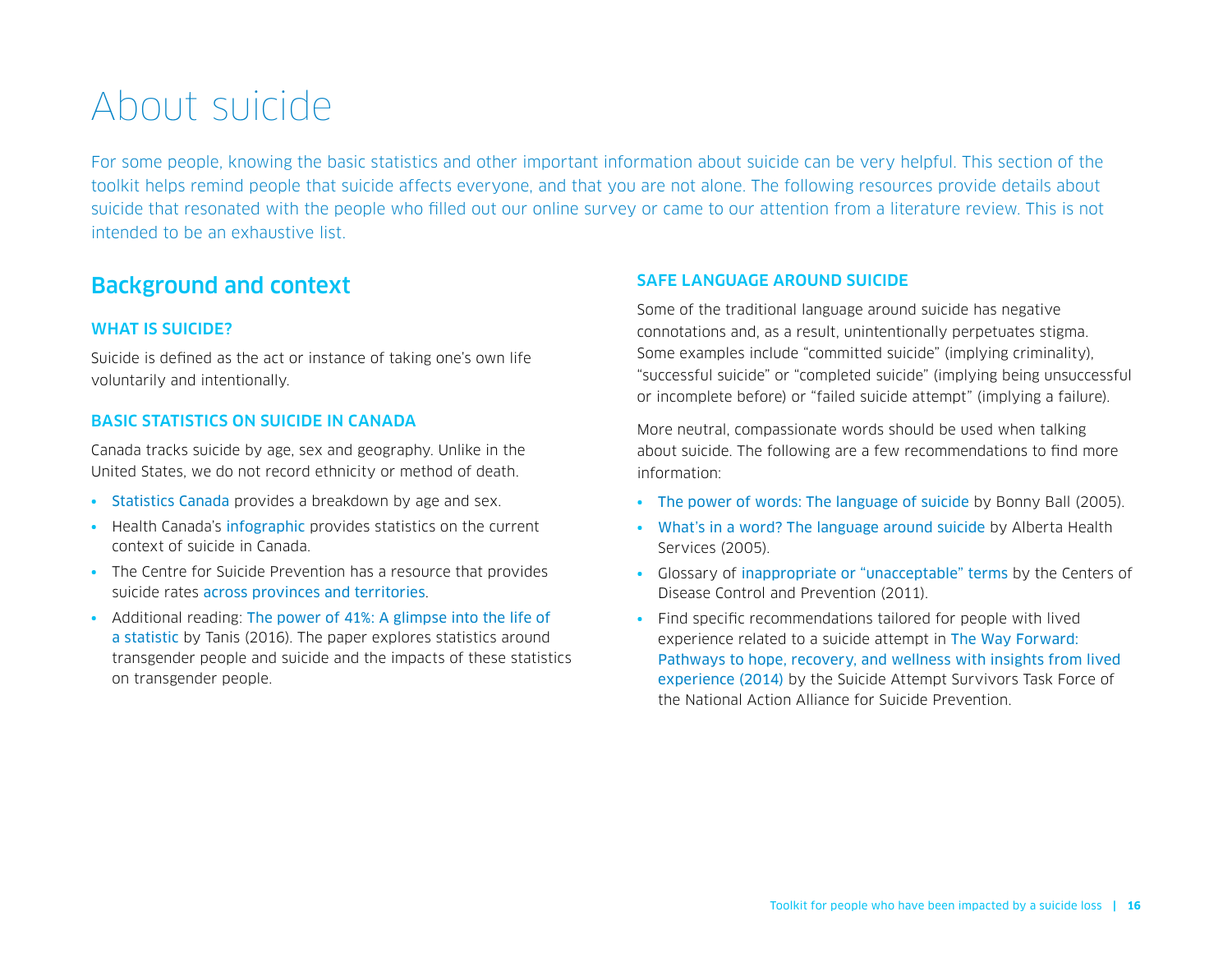#### <span id="page-16-0"></span>MYTHS AND FACTS ABOUT SUICIDE

Stigma can be perpetuated by misinformation and myths about suicide. Some myths are more embedded in society than others and may be harmful to people who have been affected by suicide. To help distinguish myth from fact, here are some helpful resources:

- [Preventing suicide: A global imperative: Myths](http://www.who.int/mental_health/suicide-prevention/myths.pdf) by the World Health Organisation (2014).
- [Suicide prevention primer](https://www.suicideinfo.ca/resource/suicide-prevention-primer-facts-myths/) by the Centre for Suicide Prevention (2013).
- [Myths about suicide](https://tspn.org/?s=Myths+about+suicide#myths) by the Tennessee Suicide Prevention Network (2016).

Helpful literature:

• [Myths about Suicide \(2011\)](https://www.amazon.ca/Myths-about-Suicide-Thomas-Joiner/dp/0674061985) by Thomas Joiner sharply debunks myths such as "suicide is selfish" to "if people want to die by suicide, we cannot stop them" to "it's just a cry for help" and others which exemplifies why he is considered one of the leading thinkers in contemporary suicidology.

#### <span id="page-16-1"></span>**REFERENCES**

Alberta Health Services (2005). What's in a word: The language of suicide. Alberta Mental Health Board. Retrieved from [https://www.](https://www.suicideinfo.ca/resource/suicideandlanguage/) [suicideinfo.ca/resource/suicideandlanguage/](https://www.suicideinfo.ca/resource/suicideandlanguage/)

Ball, P. (2005). The Power of words. Retrieved from [https://www.](https://www.suicideinfo.ca/resource/suicideandlanguage/) [suicideinfo.ca/resource/suicideandlanguage/](https://www.suicideinfo.ca/resource/suicideandlanguage/)

Centre for Suicide Prevention (2013). Suicide Prevention primer. Retrieved from [https://www.suicideinfo.ca/resource/suicide](https://www.suicideinfo.ca/resource/suicide-prevention-primer-facts-myths/)[prevention-primer-facts-myths/](https://www.suicideinfo.ca/resource/suicide-prevention-primer-facts-myths/)

Crosby, A., Ortega, L. & Melanson, C. (2011). Self-directed violence surveillance: Uniform definitions and recommended data elements. Atlanta, GA.: Centers for Disease Control and Prevention. Retrieved from [https://www.cdc.gov/violenceprevention/pdf/Self-Directed-](https://www.cdc.gov/violenceprevention/pdf/Self-Directed-Violence-a.pdf)[Violence-a.pdf](https://www.cdc.gov/violenceprevention/pdf/Self-Directed-Violence-a.pdf)

Centre for Suicide Prevention (2018). Cross-Canada comparison statistics. Retrieved from [https://www.suicideinfo.ca/resource/cross](https://www.suicideinfo.ca/resource/cross-canada-comparison-statistics/)[canada-comparison-statistics/](https://www.suicideinfo.ca/resource/cross-canada-comparison-statistics/)

Goldney, R. (2008). Suicide prevention. New York. Oxford University Press. 105 p.

Health Canada (2016). Suicide in Canada: An infographic. Retrieved from [http://healthycanadians.gc.ca/publications/healthy-living-vie-saine/](http://healthycanadians.gc.ca/publications/healthy-living-vie-saine/suicide-canada-infographic/alt/infographic-infographique-eng.pdf) [suicide-canada-infographic/alt/infographic-infographique-eng.pdf](http://healthycanadians.gc.ca/publications/healthy-living-vie-saine/suicide-canada-infographic/alt/infographic-infographique-eng.pdf)

Joiner, T. (2010). Myths about Suicide. Cambridge, MA.: Harvard University Press.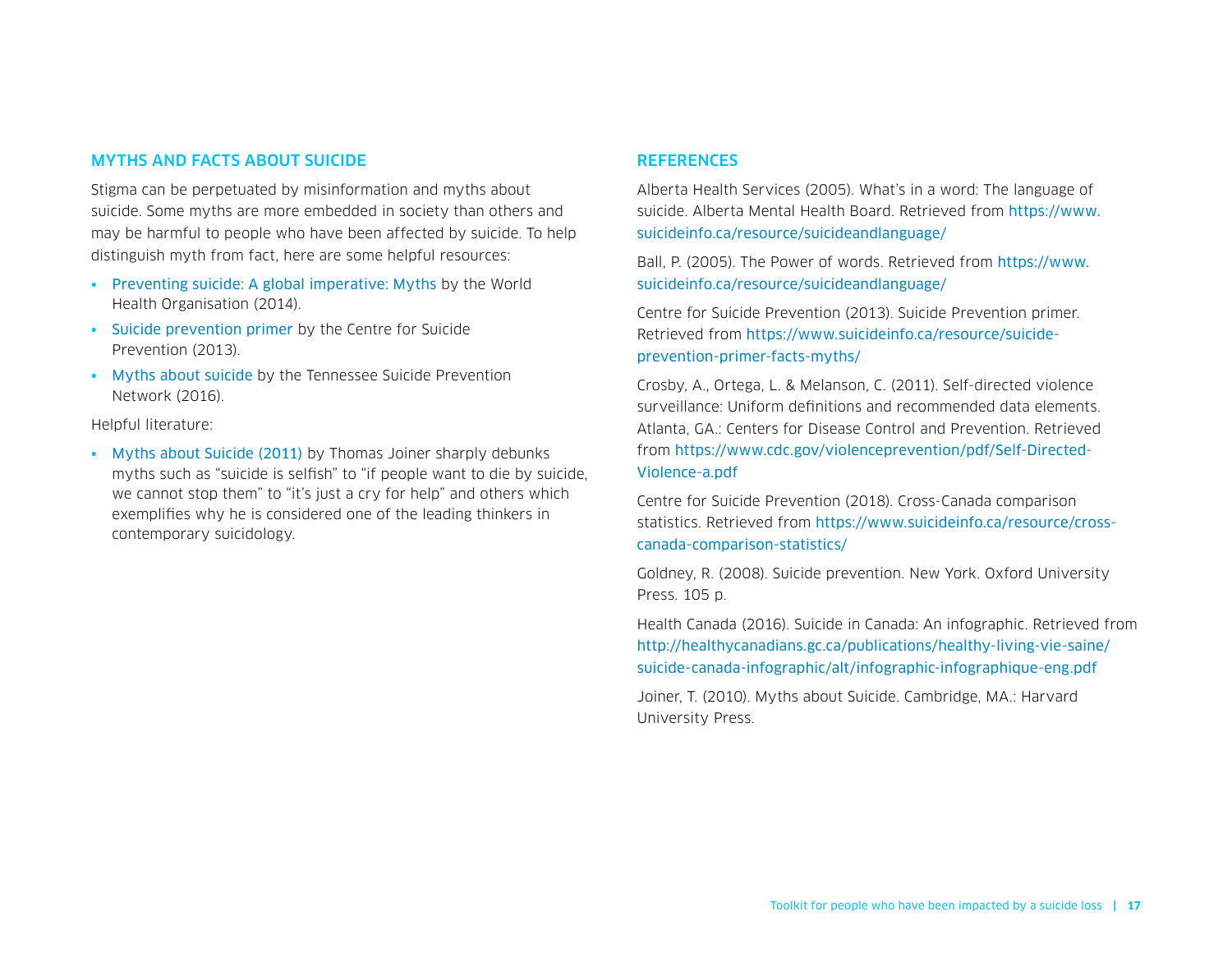King, K. (1999). Fifteen prevalent myths concerning adolescent suicide. *Journal of School Health*, 69(4), 159-161.

MacDonald, M. (2004). Teachers' knowledge of facts and myths about suicide. *Psychological Reports*, 95(2), 651-656.

Marusic, A. (2004). Toward a new definition of suicidality? Are we prone to Fregoli's illusion? Crisis, 25(4), 145-146.

National Action Alliance for Suicide Prevention: Suicide Attempt Survivors Task Force (2014). The Way Forward: Pathways to hope, recovery, and wellness with insights from lived experience. Washington, DC: Author. Retrieved from [https://actionallianceforsuicideprevention.](https://actionallianceforsuicideprevention.org/sites/actionallianceforsuicideprevention.org/files/The-Way-Forward-Final-2014-07-01.pdf) [org/sites/actionallianceforsuicideprevention.org/files/The-Way-](https://actionallianceforsuicideprevention.org/sites/actionallianceforsuicideprevention.org/files/The-Way-Forward-Final-2014-07-01.pdf)[Forward-Final-2014-07-01.pdf](https://actionallianceforsuicideprevention.org/sites/actionallianceforsuicideprevention.org/files/The-Way-Forward-Final-2014-07-01.pdf)

National Strategy for Suicide Prevention. Glossary of suicide prevention terms. Retrieved from [http://www.sprc.org/sites/default/files/migrate/](http://www.sprc.org/sites/default/files/migrate/library/glossary.pdf) [library/glossary.pdf](http://www.sprc.org/sites/default/files/migrate/library/glossary.pdf)

O'Carroll, P. W., Berman, A. L., Maris, R. W., Moscicki, E. K., Tanney, B. L., & Silverman, M. M. (1996). Beyond the Tower of Babel: A nomenclature for suicidology. Suicide & Life-Threatening Behavior, 26(3), 237–252.

Rettersol, N. (1993). Suicide - a European perspective. Cambridge: Cambridge University Press.

Schurtz, D., Cerel, J. & Rodgers, P. (2010). Myths and facts about suicide from individuals involved in suicide prevention. Suicide and Life-Threatening Behavior, 40(4), 346-352.

Segal, D. (2000). Levels of knowledge about suicide facts and myths among younger and older adults. *Clinical Gerontologist*, 22(2), 71-80.

Silverman, Morton (2006). The Language of suicidology. Suicide and Life-threatening Behavior, 36(5), 519-532.

Statistics Canada (2017) Suicides and suicide rate, by sex and by age group (Both sexes rate). Retrieved from [https://www.statcan.gc.ca/](https://www.statcan.gc.ca/tables-tableaux/sum-som/l01/cst01/hlth66d-eng.htm) [tables-tableaux/sum-som/l01/cst01/hlth66d-eng.htm](https://www.statcan.gc.ca/tables-tableaux/sum-som/l01/cst01/hlth66d-eng.htm)

Sommer – Rottenburg, D. (1998). Suicide and language. *Canadian Medical Association Journal*, 159(3), 239-240.

Tanis, J. (2016). The power of 41%: A glimpse into the life of a statistic. *American Journal of Orthopsychiatry*, 86(4), 373-377.

Tennessee Suicide Prevention Network (2016). Myths about suicide. Retrieved from<http://tspn.org/myths-about-suicide>

Wasserman, D. & Wasserman, C. (eds.). (2009). Oxford textbook of suicide and suicidology. New York. 872 p.

World Health Organization (1998). Primary prevention of mental, Neurological and psychological disorders. Geneva, Switzerland.

World Health Organization (2014). Preventing Suicide: A global imperative: Myths. Geneva, Switzerland. Retrieved from [http://www.who.int/mental\\_health/suicide-prevention/myths.pdf](http://www.who.int/mental_health/suicide-prevention/myths.pdf)

#### **C** [Back to Table of Contents](#page-2-0)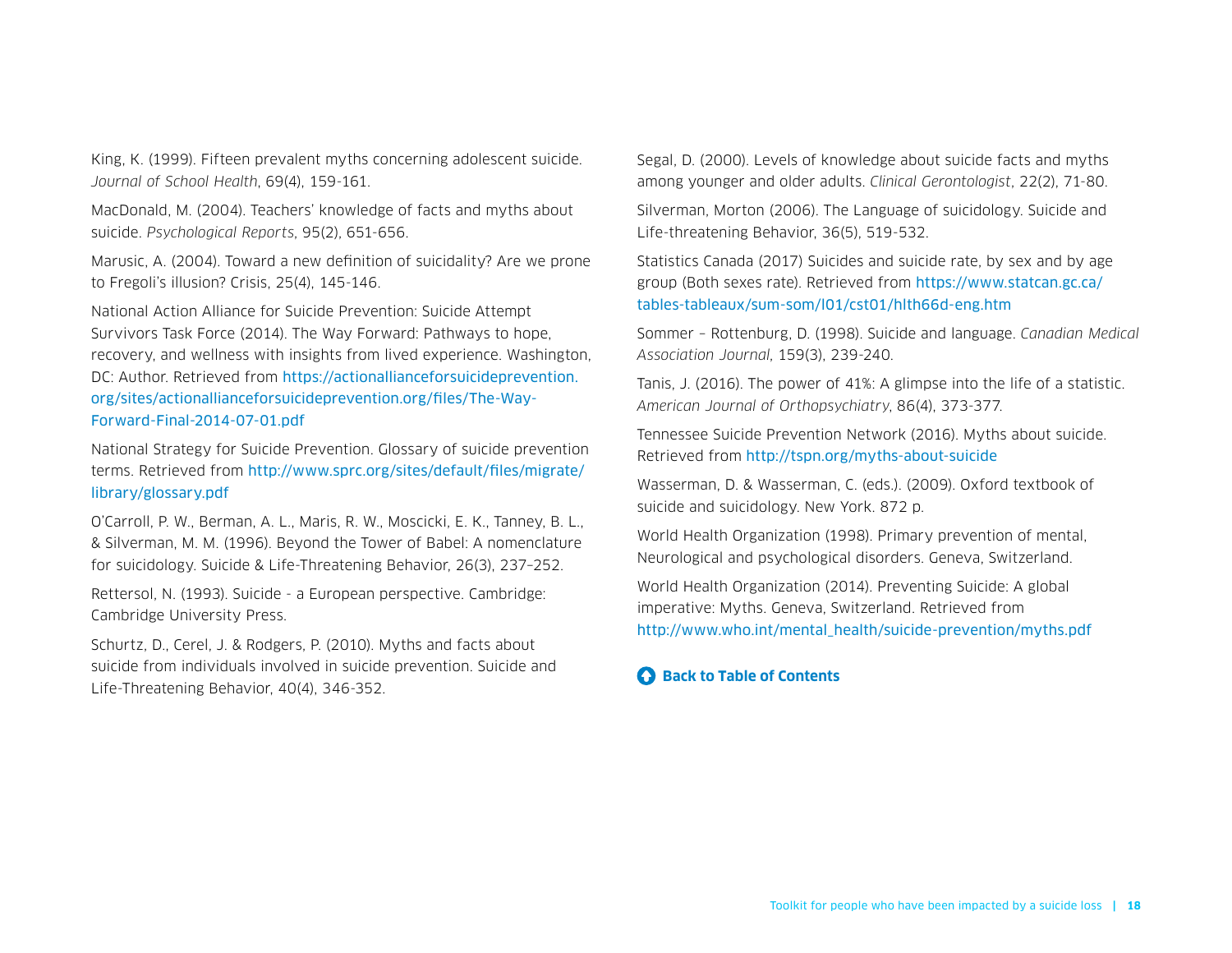## <span id="page-18-0"></span>Why do people attempt to die by suicide?

Suicide is complex. Why some people die by suicide is puzzling and some academics spend their entire working lives trying to learn why. "No single factor is sufficient to explain why a person died by suicide: suicidal behaviour is a complex phenomenon that is influenced by several factors- personal, social, psychological, cultural, biological and environment." (The World Health Organisation, 2014, p. 15)

- [Suicide: Statistics, warning signs and prevention](https://www.livescience.com/44615-suicide-help.html)
- [Why do people kill themselves: New warning signs](https://www.psychologytoday.com/blog/curious/201405/why-do-people-kill-themselves-new-warning-signs)

#### <span id="page-18-1"></span>SOCIAL DETERMINANTS OF HEALTH

- According to Mikkonnen and Raphael in their influential publication, *[Social determinants of health: The Canadian Facts \(2010\)](http://thecanadianfacts.org/the_canadian_facts.pdf)*, there are 14 determinants which have a greater bearing on an individual's health than all other factors. They include:
	- Aboriginal status
	- Disability
	- Early life
	- Education
	- Employment and working conditions
	- Food insecurity
	- Health services
	- Gender
	- Housing
	- Income and income distribution
	- Race
	- Social exclusion
	- Social safety net
	- Unemployment and job security

*The social and economic determinants of suicide in Canadian provinces* (Jalles & Andresen, 2015) found a distinct correlation between these determinants and suicide, especially the determinants of unemployment and gender.

#### <span id="page-18-2"></span>RISK AND PROTECTIVE FACTORS

The Suicide Prevention Resource Center defines these two groupings simply and straightforwardly: "Risk factors are characteristics that make it more likely that individuals will consider, attempt, or die by suicide. Protective factors are characteristics that make it less likely that individuals will consider, attempt, or die by suicide." (Suicide Prevention Resource Center, 2011). Please note that despite protective factors, this does not mean that a person will not move on to attempt suicide.

- [Understanding risk and protective factors: A primer for preventing](https://www.sprc.org/sites/default/files/migrate/library/RiskProtectiveFactorsPrimer.pdf)  [suicide](https://www.sprc.org/sites/default/files/migrate/library/RiskProtectiveFactorsPrimer.pdf) (Suicide Prevention Resource Center)
- [Suicide prevention and assessment handbook](https://www.camh.ca/en/health-info/mental-illness-and-addiction-index/suicide) (Centre for Addiction and Mental Health, 2015, pp. 6-8)
- [Risk and protective factors for suicide and suicidal behaviour:](https://dspace.stir.ac.uk/bitstream/1893/2206/1/Suicide%20review1.pdf)  [A literature review](https://dspace.stir.ac.uk/bitstream/1893/2206/1/Suicide%20review1.pdf)

#### <span id="page-18-3"></span>WARNING SIGNS

"One of the key distinctions between a warning sign and a risk factor is time. Risk factors are typically static, longstanding and speak to suicide risk in the long term. In contrast, warning signs usually are dynamic, temporary, and indicate acute escalation of suicide risk now or in the very near future." (Freedenthal, 2018, p. 69).

• [IS PATH WARM - The American Association of Suicidology \(2018\)](http://www.suicidology.org/resources/warning-signs): Educational tool to present the concept of warning signs.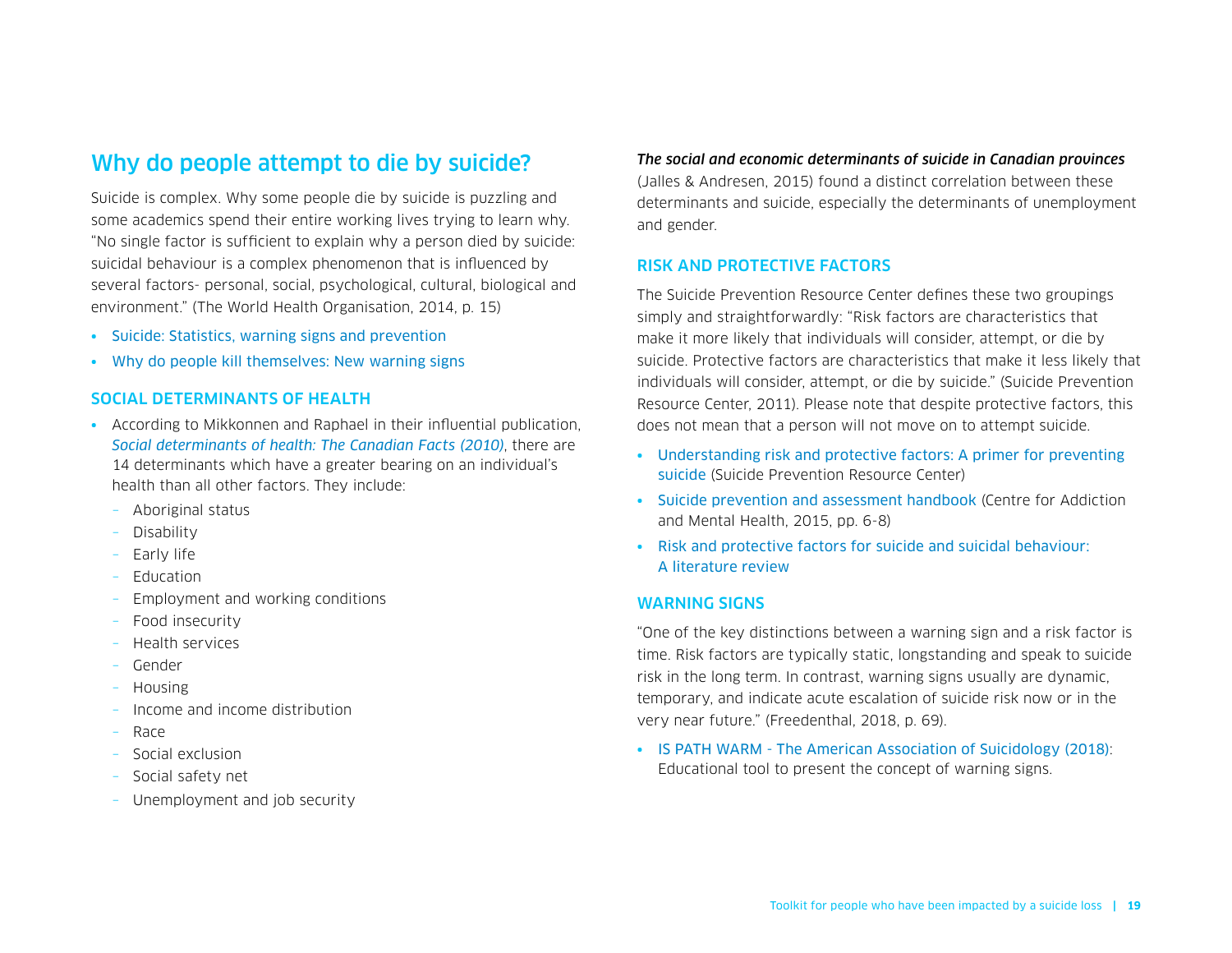#### <span id="page-19-0"></span>THE ROLE OF TRAUMA AND CHILDHOOD EXPERIENCES

What is trauma:

"Trauma results from an event, series of events, or set of circumstances that is experienced by an individual as physically or emotionally harmful or threatening and that has lasting adverse effects on the individual's functioning and physical, social, emotional, or spiritual well-being." (The Substance Abuse and Mental Health Services Administration, 2012, p. 2).

Unresolved trauma in childhood and adolescence is linked to an increased risk of suicide ideation and, if unaddressed, can escalate with age — potentially leading to suicide attempts or death by suicide. Early intervention post-trauma is crucial. (Herba, et al., 2007; Dube, et al., 2001).

#### <span id="page-19-1"></span>**REFERENCES**

American Psychiatric Association (2013). *Diagnostic and statistical manual of mental disorders* (5th ed.). Washington, DC: Author.

American Association of Suicidology (2018). *Know the warning signs of suicide*. Retrieved from [http://www.suicidology.org/resources/](http://www.suicidology.org/resources/warning-signs) [warning-signs](http://www.suicidology.org/resources/warning-signs)

Baumeister, R. (1990). Suicide as escape from self. *Psychological Review*, 97(1), 90-113.

Botskwick, J., Pabbatti, C., et al. (2016). Suicide attempt as a risk factor for completed suicide: Even more lethal than we knew. *The American Journal of Psychiatry*, 173(11), 1094-1100.

Centre for Addiction and Mental Health (2012). *Trauma*. Retrieved from [https://www.camh.ca/en/health-info/mental-illness-and-addiction](https://www.camh.ca/en/health-info/mental-illness-and-addiction-index/trauma)[index/trauma](https://www.camh.ca/en/health-info/mental-illness-and-addiction-index/trauma)

Centre for Addiction and Mental Health (2015). *CAMH suicide prevention and assessment handbook*. Retrieved from [http://otgateway.com/](http://otgateway.com/articles/sp_handbook_final_feb_2011.pdf) [articles/sp\\_handbook\\_final\\_feb\\_2011.pdf](http://otgateway.com/articles/sp_handbook_final_feb_2011.pdf)

Dube, S., Anda, R., Felitti, V., Chapman, D., Williamson, D., & Giles, W. (2001). Childhood abuse, household dysfunction, and the risk of attempted suicide throughout the life span: Findings from the adverse childhood experiences study. *Journal of the American Medical Association*, 286(24), 3089-3096.

Enns, M., Cox, B., Afiti, B., De Graaf, R., Ten Have, M. & Sareen, J. (2006). Childhood adversities and risk for suicidal ideation and attempts: A longitudinal population-based study. *Psychological Medicine*, 36(12), 1769-1778.

Freedenthal, S. (2018). *Helping the suicidal person: Tips and techniques for professionals*. New York: Routledge.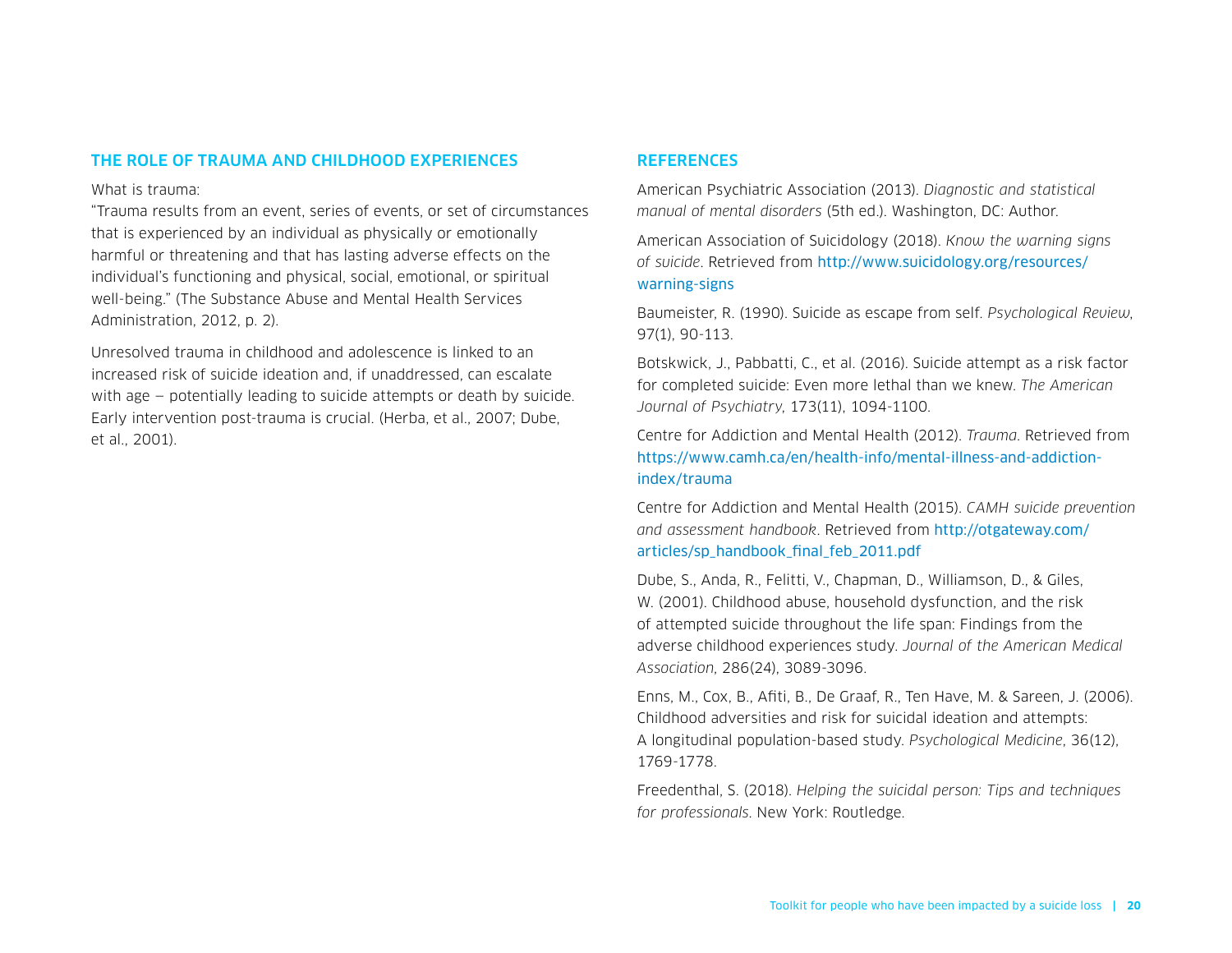Greenwald, R. (2007). EMDR: *Within a phase model of trauma-informed treatment*. New York: Routledge.

Herba, C., Ferdinand, R., van der Ende, J., & Verhulst, F. (2007). Long-term associations of childhood suicide ideation. *Journal of the American Academy of Child and Adolescent Psychiatry*, 46(11), 1473-1481.

Jalles, J. & Andresen, M. (2015). The social and economic determinants of suicide in Canadian provinces. *Health and Economic Review*, 5(1). DOI: 10.1186/s13561-015-0041-y

Joiner, T. (2005). *Why people die by suicide*. Cambridge, MA.: Harvard University Press.

Kashdan, T. (2014). Why do people kill themselves: New warning signs. *Psychology Today*. Retrieved from [https://www.psychologytoday.](https://www.psychologytoday.com/blog/curious/201405/why-do-people-kill-themselves-new-warning-signs) [com/blog/curious/201405/why-do-people-kill-themselves-new](https://www.psychologytoday.com/blog/curious/201405/why-do-people-kill-themselves-new-warning-signs)[warning-signs](https://www.psychologytoday.com/blog/curious/201405/why-do-people-kill-themselves-new-warning-signs)

McLean, J., Maxwell, M., Platt, S., Harris, F. & Jepson, R. (2008). *Risk and protective factors for suicide and suicidal behaviour: A literature review*. Edinburgh, Scotland: Scottish Government Social Research.

Mikkonen, J. & Rapheal, D. (2010). S*ocial determinants of health: The Canadian Facts*. Retrieved from [http://thecanadianfacts.org/the\\_](http://thecanadianfacts.org/the_canadian_facts.pdf) [canadian\\_facts.pdf](http://thecanadianfacts.org/the_canadian_facts.pdf)

Pappas, S. (2017). *Suicide: Statistics, warning signs and prevention*. Retrieved from <https://www.livescience.com/44615-suicide-help.html>

Phillips, J. & Nugent, C. (2014). Suicide and the Great Recession of 2007- 2009: The role of economic actors in the 50 U.S. states. *Social Science and Medicine*, 116, 22-31.

Public Health Agency of Canada (2008). *Canadian incidence study of reported child abuse and neglect*. Retrieved from [http://cwrp.ca/sites/](http://cwrp.ca/sites/default/files/publications/en/CIS-2008-rprt-eng.pdf) [default/files/publications/en/CIS-2008-rprt-eng.pdf](http://cwrp.ca/sites/default/files/publications/en/CIS-2008-rprt-eng.pdf)

Rudd, M., Joiner, T., Nock, M., Silverman, M., Mandrusiak, M., et al. (2006). Warning signs for suicide: Theory, research, and clinical applications. *Suicide and Life-Threatening Behavior*, 36(3), 255-262.

Rudd, M. (2008). Suicide warning signs in clinical practice. *Current Psychiatry Reports*, 10, 87-90.

Russell, D., Turner, R. & Joiner, T. (2009). *Physical disability and suicidal ideation: A Community-based study of risk/protective factors for suicidal thoughts*. Suicide and Life-Threatening Behavior, 39(4), 440-451.

Shneidman. E. (1993). *Suicide as psychache: A clinical approach to self-destructive behavior*. Northvale, NJ.: Jason Aronson, Inc.

Selby, E., Joiner, T. & Ribeiro, J. (2014). Comprehensive theories of suicidal behaviors. In Nock (Ed.), *The Oxford handbook of suicide and self-injury* (286-305). New York: Oxford University Press.

Substance Abuse and Mental Health Services Administration (2012). *Trauma and Justice Strategic Initiative. SAMHSA's working definition of trauma and guidance for trauma-informed approach*. Rockville, MD: Substance Abuse and Mental Health Services Administration.

Suicide Prevention Resource Center (n.d.). *Understanding risk and protective factors for suicide: A primer for preventing suicide risk*. Newton, MA: Education Development Center, Inc. Retrieved from [https://www.sprc.org/sites/default/files/migrate/library/](https://www.sprc.org/sites/default/files/migrate/library/RiskProtectiveFactorsPrimer.pdf) [RiskProtectiveFactorsPrimer.pdf](https://www.sprc.org/sites/default/files/migrate/library/RiskProtectiveFactorsPrimer.pdf)

World Health Organization (2014). *Preventing suicide: A global imperative*. Retrieved from [http://apps.who.int/iris/](http://apps.who.int/iris/bitstream/10665/131056/8/9789241564878_eng.pdf?ua=1&ua=1) [bitstream/10665/131056/8/9789241564878\\_eng.pdf?ua=1&ua=1](http://apps.who.int/iris/bitstream/10665/131056/8/9789241564878_eng.pdf?ua=1&ua=1)

#### **C** [Back to Table of Contents](#page-2-0)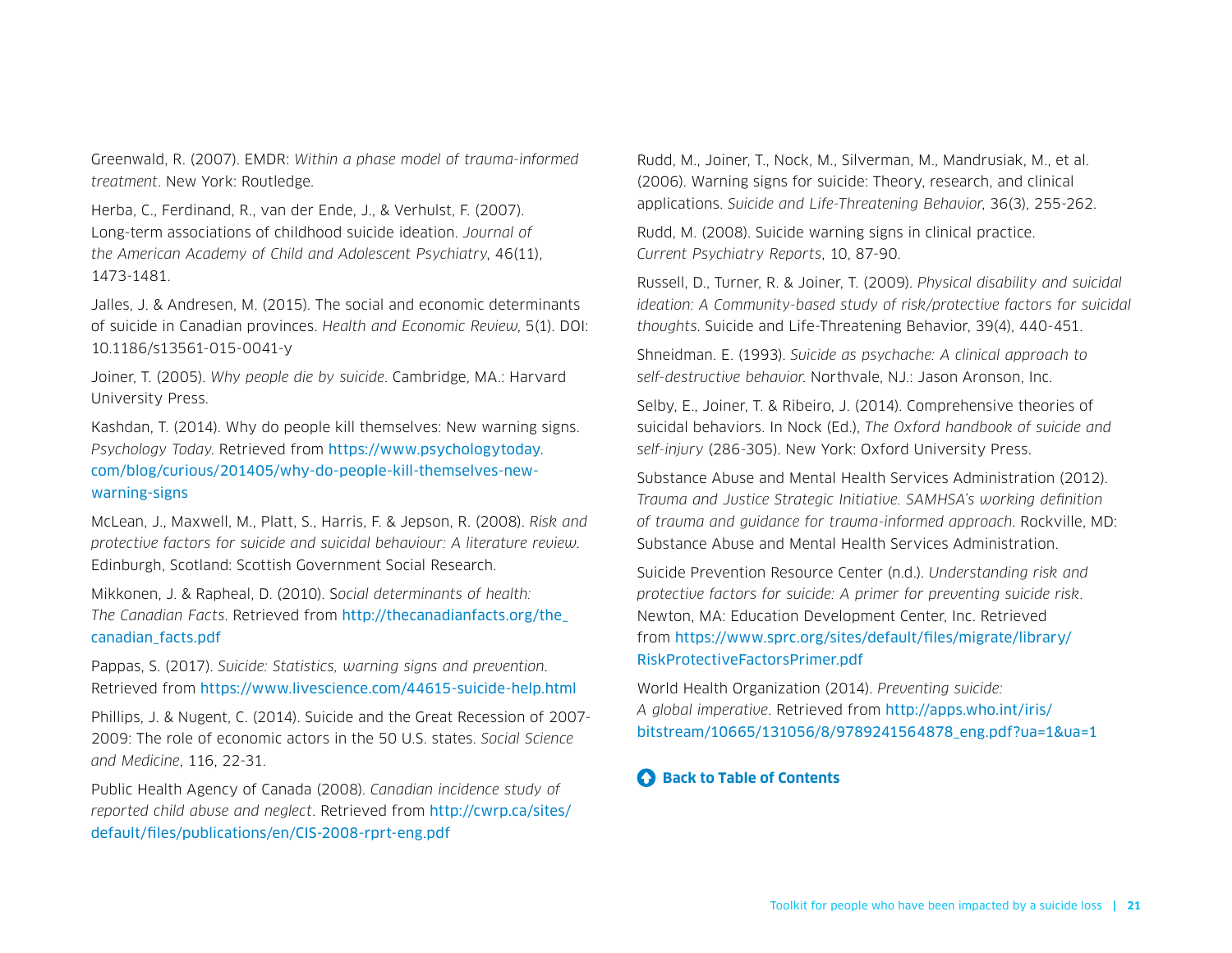# <span id="page-21-0"></span>Additional resources

For some people, immersing themselves in training and additional readings can be very healing. This section of the toolkit provides some additional tools and resources to help people gain the knowledge and courage needed to have conversations about suicide. The following resources are some that have resonated with the people who responded to our online survey and some of the resources stemming from the literature review; it is not intended to be an exhaustive list.

If you are not finding the tools and resources that resonate most with you, try talking about your options with a trained volunteer by contacting your local [distress centre](https://www.crisisservicescanada.ca/en/).

# <span id="page-21-1"></span>Training and other suicide prevention programs

- [Applied Suicide Intervention Skills Training \(ASIST\)](https://www.livingworks.net/asist?utm_source=google&utm_medium=ppc&utm_campaign=iNet&gclid=CjwKCAjwn8SLBhAyEiwAHNTJbX5x9fQpmHqfpefZsjZCv5Hfh1oRwfmxJ8VsElrd22oaM6-wbqsJ-BoCK-EQAvD_BwE): "Applied Suicide Intervention Skills Training (ASIST) is a two-day interactive workshop in suicide first aid. ASIST teaches participants to recognize when someone may have thoughts of suicide and work with them to create a plan that will support their immediate safety. Although ASIST is widely used by healthcare providers, participants don't need any formal training to attend the workshop—anyone 16 or older can learn and use the ASIST model."
- [SafeTALK](https://www.livingworks.net/safetalk) is a half-day alertness training that prepares anyone 15 or older, regardless of prior experience or training, to become a suicide-alert helper. Most people with thoughts of suicide don't truly want to die but are struggling with the pain in their lives. Through their words and actions, they invite help to stay alive. SafeTALK-trained helpers can recognize these invitations and take action by connecting them with life-saving intervention resources, such as caregivers trained in ASIST.
- [Mental Health First Aid](http://mentalhealthfirstaid.ca/en) is the help provided to a person developing a mental health problem, experiencing the worsening of an existing mental health problem or in a mental health crisis. The Basic Mental Health First Aid course has been adapted for Adults Who Interact with Youth, First Nations, Inuit, Northern Peoples, Seniors and the Veteran Community.
- [Suicide to Hope](https://www.suicideinfo.ca/workshop/suicide-to-hope/) "Suicide to Hope is a one-day workshop designed for clinicians and caregivers working with those recently at risk of and currently safe from suicide. It provides tools to help these caregivers and persons with experiences of suicide work together to develop achievable and significant recovery and growth goals."
- [Straight Talk: Preventing Suicide in Youth](https://www.suicideinfo.ca/workshop/straight-talk/): "Straight Talk is an interactive half-day workshop for individuals working with youth aged 12 to 18. Straight Talk encompasses the developmental, cognitive, and emotional differences found within this age group in presenting strategies to strengthen the protective factors of youth at risk of suicide. Relevant intervention strategies are explored through videos and case studies."
- [Question Persuade and Refer \(QPR\)](https://qprinstitute.com/): "We can all save lives. The QPR mission is to reduce suicidal behaviours and save lives by providing innovative, practical and proven suicide prevention training. The signs of crisis are all around us. We believe that quality education empowers all people, regardless of their background, to make a positive difference in the life of someone they know."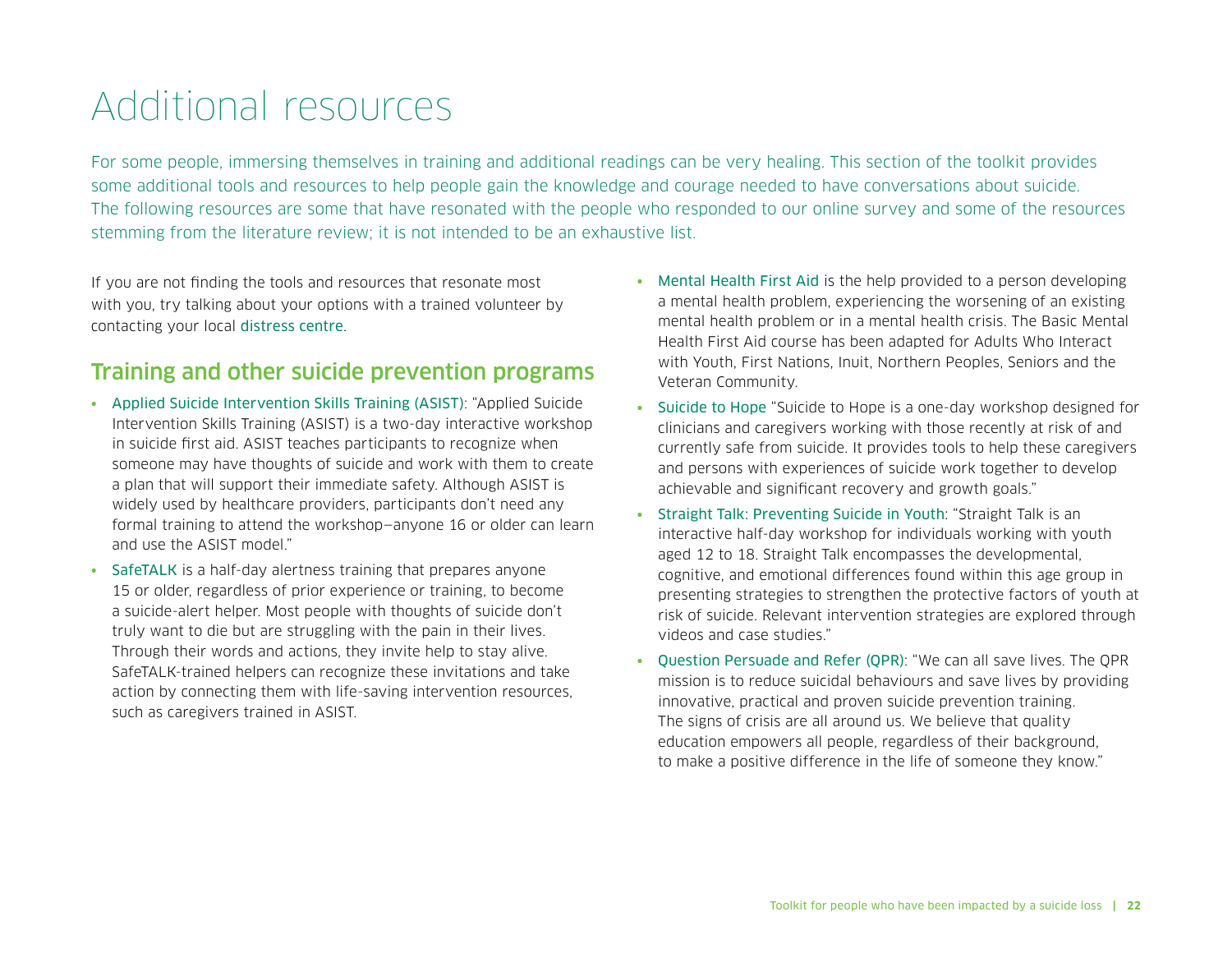## <span id="page-22-0"></span>Books, directories, editorials and academic studies

#### **BOOKS**

- *Grief after suicide: Understanding the consequences and caring for the survivors* edited by J. Jordan & J.McIntosh.New York: Routledge (2011). 544 p.
- *Postvention in action: The international handbook of suicide bereavement support* by Karl Andriessen, Karolina Krysinka & Onja Grad. Boston, MA.: Hogrefe Books (2017). 423 p.
- *Setting up and facilitating bereavement support groups: A practical guide* by Dodie Graves. London, UK: Jessica Kingsley Publishers. (2012). 176 p.

#### **DIRECTORIES**

• Online support group directory for suicide loss survivors by [PsychCentral](https://psychcentral.com/resources/Suicide_and_Crisis/Support_Groups/).

#### EDITORIALS

• [Overcoming the shame of a suicide attempt](https://well.blogs.nytimes.com/2016/05/30/overcoming-the-shame-of-a-suicide-attempt/). New York Times. D4 (2016, May 30) Brickhouse, J.

#### ACADEMIC STUDIES

- Bartik, W., Maple, M., et al. (2013). Adolescent survivors after suicide: Australian young people's bereavement narratives. *Crisis*, 34(3), 211-217
- Belz, Y. (2017). To share or not to share? The contribution of self-disclosure to stress-related growth among suicide survivors. *Journal of Death Studies*, 40(&), 405-413.
- Lester, D. & Walker, R. (2006). The stigma for attempting suicide and the loss to suicide prevention efforts. Crisis, 27(3), 147-148.
- Praetorius, R. & Rivedal, J. (2018). Navigating out of the ocean of "why": A qualitative study of the trajectory of suicide bereavement. *Illness, Crisis & Loss*. (2017). 0(0): 1-16. DOI: 10.1177/1054137317741714
- Sanford, R., Cerel, J., et al. (2016). Suicide loss survivors' experiences with therapy: Implications for clinical practice. *Community Mental Health Journal*, 52(2), 551-558..

### **[Back to Table of Contents](#page-2-0)**